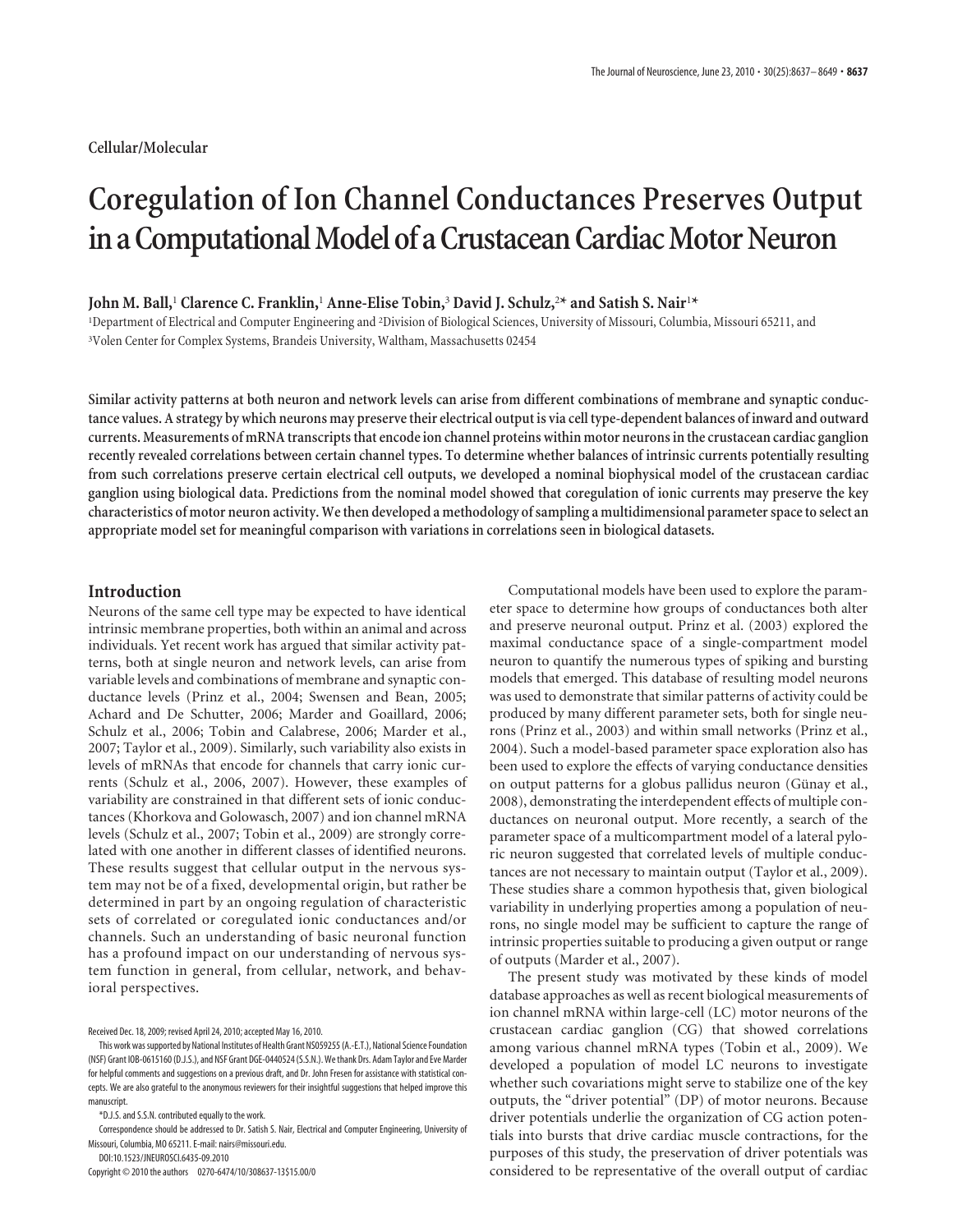motor neurons and the primary focus for conserved "output" in this system.

# **Materials and Methods**

# **Cardiac ganglion model development**

The nine-neuron cardiac ganglion consists of five LC motor neurons and four small pacemaker cells that are electrically coupled and burst synchronously (Maynard, 1955; Hartline, 1967, 1979; Mayeri, 1973; Tazaki and Cooke, 1979a). This bursting is initiated by spontaneous small-cell bursting, and the strong electrotonic coupling among the large and small cells allows all nine cells to burst simultaneously. In a tetrodotoxinperfused intact ganglion, LCs were found to exhibit a slow, calciumdriven depolarization to  $-30$  mV from a rest potential of  $-54$  mV that lasts an average of 250 ms, and this depolarization has been termed the driver potential (Tazaki and Cooke, 1979b). All five LCs exhibit nearly identical driver potentials when a short  $(<$  50 ms) current injection pulse is delivered to any single LC soma (Tazaki and Cooke, 1979b; Berlind, 1982). Because of the strong electrical coupling and nearly identical properties of the multiple neurons of the same type within the networks, a two-cell model of the CG was found to be sufficient to capture the essential network dynamics of CG electrical output. Large and small-cell models were independently developed (see below), and then synaptic and electrical coupling strengths between the small cell and the somatic compartment of the LC were tuned to produce spontaneous, synchronous bursting in both cells. The models were developed using the GEneral NEural SImulation System (GENESIS) (Bower and Beeman, 1998), with an integration time step of 10  $\mu$ s.

#### *LC model*

A two-compartment conductance-based model was developed for the LC, based on experimental data (Tazaki and Cooke, 1979a,b,c, 1983a, 1986, 1990; Berlind, 1982; Cooke, 2002). The LC model is similar to that in the study by Soto-Treviño et al. (2005) for rhythmically active pyloric dilator and anterior burster (AB) cells of the crustacean stomatogastric ganglion (STG). In the study by Soto-Treviño et al. (2005), calcium currents in the somatic/primary neurite compartment are primarily responsible for the slower underlying potentials of the burst, and an axonal compartment is responsible for producing the action potentials. In LCs, similarly, driver potential generation and its associated conductances appear to be located in or near the soma, whereas action potentials are produced distally in the axon (Tazaki and Cooke, 1979b). Studies of LCs have shown that an inward calcium current is responsible for depolarization in the driver potential (Tazaki and Cooke, 1979b,c, 1983a, 1986, 1990). Analyses of tail currents (Tazaki and Cooke, 1990) revealed that calcium current inactivation occurs with two apparent time constants, a shorter time constant of 40 ms, followed by a longer time constant of 180 ms. Two types of calcium currents were implemented in the model to reproduce this behavior: a persistent calcium current  $I_{\text{CaS}}$  and a transient calcium current  $I_{\text{CaT}}$ . Three outward potassium currents have been found in LCs (Tazaki and Cooke, 1979c, 1986): an early outward current  $I_{\rm A}$ , a delayed outward current  $I_{\rm Kd}$ , and a calcium-dependent potassium current  $I_{\text{KCa}}$ . The soma was modeled with these five active currents and a leak current. The axonal compartment was modeled with a leak current and with  $I_{\text{Kd}}$  and a transient sodium current  $I_{\text{Na}}$  to produce action potentials in response to depolarizing currents.

Equations 1 and 2 represent the membrane voltage equation for the two compartments of the LC as follows:

$$
C_s \frac{dV_s}{dt} = -g_{\text{Ls}}(V_s - E_{\text{Ls}}) - g_c(V_s - V_a) - \sum I_{\text{i,s}} - I_{\text{syn}} - I_{\text{gap}} \quad (1)
$$

$$
C_a \frac{dV_a}{dt} = -g_{La}(V_a - E_{La}) - g_c(V_a - V_s) - \sum I_{i,a}, \qquad (2)
$$

where  $V_{\rm s}/V_{\rm a}$  are the somatic/axonal membrane potentials,  $I_{\rm i,s}/I_{\rm i,a}$  are the intrinsic active currents in the soma/axon compartments,*I*syn/*I*gap are the synaptic/gap junction components of the current from the small cell (where the resistance between the somas of the large and small cells,  $R_{\text{gap}}$ , is 33.3 M $\Omega$ ),  $C_s/C_a$  are the membrane capacitances of the soma/axon

**Table 1. Model parameters: large-cell model parameters**

|                                        | Soma                                   |                       | Axon                                   |                       |
|----------------------------------------|----------------------------------------|-----------------------|----------------------------------------|-----------------------|
|                                        | $G_{\text{max}}$ (mS/cm <sup>2</sup> ) | $E_{\text{rev}}$ (mV) | $G_{\text{max}}$ (mS/cm <sup>2</sup> ) | $E_{\text{rev}}$ (mV) |
| Large-cell current                     |                                        |                       |                                        |                       |
| parameters                             |                                        |                       |                                        |                       |
| $I_{\text{Na}}$                        |                                        |                       | 600                                    | 50                    |
| $I_{\text{Kd}}$                        | 190                                    | $-73$                 | 200                                    | $-73$                 |
| $I_{\sf A}$                            | 90.25                                  | $-73$                 |                                        |                       |
| $I_{\text{KCa}}$                       | 40                                     | $-73$                 |                                        |                       |
| $I_{\text{CaS}}$                       | 6.83                                   | <b>Nernst</b>         |                                        |                       |
| $I_{\text{CaT}}$                       | 2.4                                    | <b>Nernst</b>         |                                        |                       |
| $I_{\text{leak}}$                      | 0.04                                   | $-55$                 | 0.04                                   | $-55$                 |
| Other parameters                       |                                        |                       |                                        |                       |
| Surface area                           | $8.88 \times 10^{-3}$ cm <sup>2</sup>  |                       | $0.98 \times 10^{-3}$ cm <sup>2</sup>  |                       |
| Capacitance                            | 20.84 nF                               |                       | 2.084 nF                               |                       |
| $\left[\frac{C}{a}^{2+}\right]_{rest}$ | $0.5 \mu$ M                            |                       |                                        |                       |
| $\tau_{Ca^{2+}}$                       | 640 ms                                 |                       |                                        |                       |
| $F_{Ca^{2+}}$                          | $0.256 \mu m/nA$                       |                       |                                        |                       |
| $R_{\rm axial}$                        | 1.5 M $\Omega$                         |                       |                                        |                       |
| $R_{\rm gap}$                          | 33.3 M $\Omega$                        |                       |                                        |                       |

Note that the model adapted for use as the endogenously bursting small cell does not make use of per-unit parameters.

compartments,  $g_{\text{Ls}}/g_{\text{La}}$  and  $E_{\text{Ls}}/E_{\text{La}}$  represent the leak conductance and reversal potential for the soma/axon compartments, and  $g_c$  is the coupling conductance between the soma and the axon. The passive properties of the model were adjusted to reproduce the input resistance and resting potential of LCs recorded *in vitro*, as described later. The values for the leak conductance, membrane capacitance, and cytoplasmic (axial) resistance are listed in Table 1.

*Current kinetics.* The cells in the crustacean cardiac ganglion share many similarities in form and function with those in the well studied STG (Buchholtz et al., 1992; Golowasch et al., 1992; Turrigiano et al., 1995; Prinz et al., 2003, 2004). Accordingly, kinetics of the currents in the LC model and the ranges for maximal conductances were based on the current models in a database of model STG neurons (Prinz et al., 2003). The ionic current for active channel *i* was modeled as  $I_i = g_i m^p h^q (V - E_i)$ , where  $g_i$  is its maximal conductance,  $m$  is its activation variable (with exponent  $p$ ),  $h$  is its inactivation variable (with exponent  $q$ ), and  $E_i$  is its reversal potential. The kinetic equation for each of the gating variables *x* (*m* or *h*) takes the following form:

$$
\frac{dx}{dt} = \frac{x_x(V, [Ca^{2+}]) - x}{\tau_x(V)},\tag{3}
$$

where  $x_\infty$  is the voltage- and/or calcium-dependent steady state, and  $\tau_x$  is the voltage-dependent time constant. The maximal conductances for all ionic currents and the expressions for the gating variables  $x_\infty$  and  $\tau_x$ , most being the same as in the STG database (Prinz et al., 2003), are listed in Tables 1 and 2, respectively.

*Calcium dynamics.* Intracellular calcium modulates the conductance of the calcium-activated potassium current and influences the magnitude of the inward calcium current in the LC (Tazaki and Cooke, 1990). A calcium pool was modeled in the LC with its concentration governed by the first-order dynamics of Equation 4 (Prinz et al., 2003; Soto-Treviño et al., 2005) as follows:

$$
\tau_{Ca} \frac{d[Ca^{2+}]}{dt} = -F \times I_{Ca} - ([Ca^{2+}] - [Ca^{2+}]_{rest}), \tag{4}
$$

where  $F = 0.256 \mu\text{m/nA}$  is the constant specifying the amount of calcium influx that results per unit (nanoamperes) inward calcium current,  $\tau_{Ca}$ represents the calcium removal rate from the pool, and  $\left[Ca^{2+}\right]_{\text{rest}} = 0.5$  $\mu$ M. Voltage-clamp experiments of the calcium current in the LC (Tazaki and Cooke, 1990) showed the intracellular calcium buffering time constant to be 640 ms, and so this value was used for  $\tau_{Ca}$ . The sum of calcium currents,  $I_{\text{CaT}} + I_{\text{CaS}}$ , is denoted by  $I_{\text{Ca}}$ . This calcium concentration was also used in the Nernst equation to determine the reversal potential for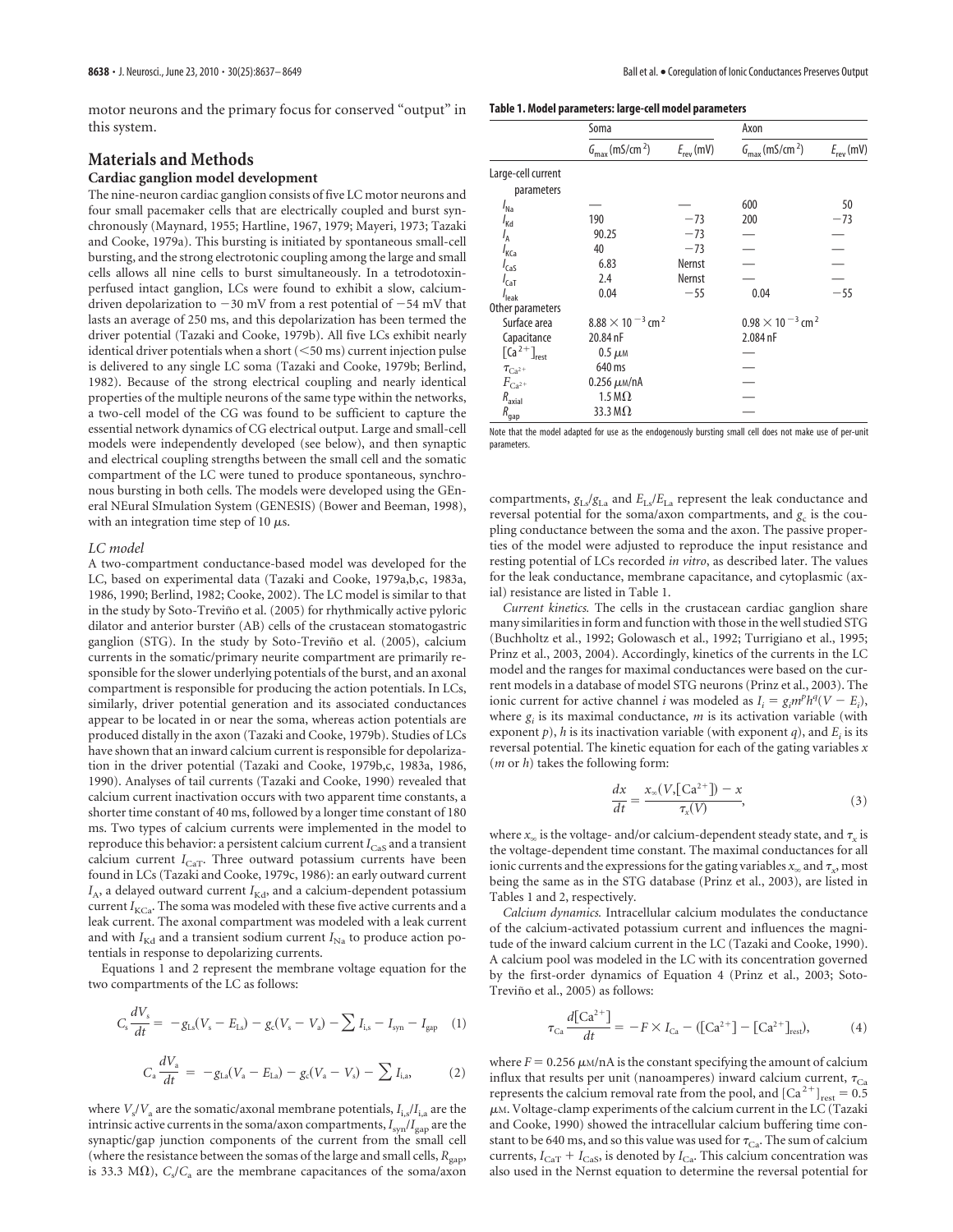#### **Table 2. Model current gating functions: large cell**

| $I_{\text{ion}}$ | $x^p$          | $x_{\infty}$ (V in mV; [Ca] in $\mu$ M)                                                                      | $\tau_{\rm x}$ ms (V in mV)                                                                                                            |
|------------------|----------------|--------------------------------------------------------------------------------------------------------------|----------------------------------------------------------------------------------------------------------------------------------------|
| $I_{\text{Na}}$  | m <sup>3</sup> | $1 + \exp\left(\frac{V + 22.5}{-5.29}\right)$                                                                | $2.64 - \frac{2.52}{1 + \exp\left(\frac{V + 120}{-25}\right)}$                                                                         |
|                  | h              | $\frac{1 + \exp\left(\frac{V + 48.9}{5.18}\right)}$                                                          | $\frac{1.34}{1 + \exp\left(\frac{V + 62.9}{-10}\right)} \times \left(1.5 + \frac{1}{1 + \exp\left(\frac{V + 34.9}{3.6}\right)}\right)$ |
| $I_{\text{Cas}}$ | m <sup>3</sup> | $\frac{1 + \exp\left(\frac{V + 35}{72}\right)}{1 + \exp\left(\frac{V + 35}{72}\right)}$                      | 2.8 + $\frac{1}{\exp\left(\frac{V+27}{10}\right) + \exp\left(\frac{V+70}{-13}\right)}$                                                 |
|                  | h <sub>1</sub> | $\frac{1 + \exp\left(\frac{V + 62}{62}\right)}{1 + \exp\left(\frac{V + 62}{62}\right)}$                      | 120 + $\frac{V + 55}{\exp(\frac{V + 55}{9}) + \exp(\frac{V + 65}{-16})}$                                                               |
|                  | h <sub>2</sub> |                                                                                                              | 640                                                                                                                                    |
| $I_{\text{CaT}}$ | m <sup>3</sup> | $13 + [Ca]$<br>$\frac{1 + \exp\left(\frac{V + 27.1}{7.2}\right)}{1 + \exp\left(\frac{V + 27.1}{7.2}\right)}$ | $43.4 - \frac{42.6}{1 + \exp\left(\frac{V + 68.1}{-20.5}\right)}$                                                                      |
|                  | h              | $\frac{1 + \exp\left(\frac{V + 32.1}{5.5}\right)}{1 + \exp\left(\frac{V + 32.1}{5.5}\right)}$                | $210 - \frac{175.6}{1 + \exp\left(\frac{V + 55}{-16.9}\right)}$                                                                        |
| $I_{\rm A}$      | m <sup>3</sup> | $\frac{1 + \exp\left(\frac{V + 29.2}{7.8}\right)}{1 + \exp\left(\frac{V + 29.2}{7.8}\right)}$                | $23.2 - \frac{20.0}{1 + \exp\left(\frac{V + 32.9}{-15.2}\right)}$                                                                      |
|                  | h              | $\frac{1 + \exp\left(\frac{V + 56.9}{-4.9}\right)}{1 + \exp\left(\frac{V + 56.9}{-4.9}\right)}$              | 77.2 - $\frac{36.7}{1 + \exp\left(\frac{V + 38.9}{-26.5}\right)}$                                                                      |
| $I_{\text{Kd}}$  | m <sup>4</sup> | $\frac{1 + \exp\left(\frac{V + 18.3}{0.8}\right)}{1 + \exp\left(\frac{V + 18.3}{0.8}\right)}$                | $14.4 - \frac{12.6}{1 + \exp\left(\frac{V + 28.3}{-19.2}\right)}$                                                                      |
| $I_{\text{KCa}}$ | m <sup>4</sup> | $\frac{[Ca]}{[Ca]+3} \times \frac{1}{1 + \exp\left(\frac{V + 28.3}{-12.6}\right)}$                           | $180.6 - \frac{150.2}{1 + \exp\left(\frac{V + 46}{-22.7}\right)}$                                                                      |

calcium currents, assuming an extracellular calcium concentration of 13 mM, at a temperature of 25°C, as used in electrophysiological experiments by Tazaki and Cooke (1979a,b,c).

*Input from the small cell.* Although there have been numerous studies of the cardiac ganglion using extracellular and intracellular recordings from the somata of the LCs (Bullock and Terzuolo, 1957; Hagiwara and Bullock, 1957; Hagiwara et al., 1959; Berlind, 1993; Fort et al., 2007), intracellular recordings from the small-cell somata have been reported in only one study, in the crab *Portunus sanguinolentus* (Tazaki and Cooke, 1979a). Hence, a computational model of an AB cell in the study by Soto-Treviño et al. (2005) that produces endogenous rhythmic bursting was used as the basis for the small-cell model, and the model was tuned using published intracellular recordings of the small cell during spontaneous bursting and during current injection protocols (Tazaki and Cooke, 1979a). The structure and equations governing the small-cell model were the same as in the large-cell model. The parameters and current gating functions for the small cell are shown in Tables 3 and 4, respectively. In the cardiac ganglion, all cells have been shown to be electrically coupled with one another (Cooke, 2002), and EPSPs are visible in the intracellular traces of the LC somata, whereas no synaptic potentials are visible in intracellular small-cell traces (Tazaki and Cooke, 1979a). Therefore, electrical coupling was modeled by ohmic contact between the coupled soma compartments (Soto-Treviño et al., 2005), with a chemical synaptic connection from the small-cell axon to the LC soma (see Fig. 1*A*).

#### **Table 3. Model parameters: small-cell model parameters**

|                                             | Soma                    |                       | Axon                    |                       |
|---------------------------------------------|-------------------------|-----------------------|-------------------------|-----------------------|
|                                             | $G_{\text{max}}(\mu S)$ | $E_{\text{rev}}$ (mV) | $G_{\text{max}}(\mu S)$ | $E_{\text{rev}}$ (mV) |
| Small-cell current parameters               |                         |                       |                         |                       |
| $I_{\text{Na}}$                             |                         |                       | 300                     | 50                    |
| $I_{\text{NaP}}$                            | 40.7                    | 50                    |                         |                       |
| $I_{\text{Kd}}$                             | 2362.5                  | $-80$                 | 26.3                    | $-80$                 |
| / <sub>KCa</sub>                            | 6                       | $-80$                 |                         |                       |
| $I_A$                                       | 60                      | $-80$                 |                         |                       |
| $I_{\text{CaT}}$                            | 55.2                    | Nernst                |                         |                       |
| $I_{\text{leak}}$                           | 0.045                   | $-50$                 | 0.0018                  | $-60$                 |
| Other parameters                            |                         |                       |                         |                       |
| Capacitance                                 | $4.5$ nF                |                       | $0.45$ nF               |                       |
| $\left[\text{Ca}^{2+}\right]_{\text{rest}}$ | $0.5 \mu$ M             |                       |                         |                       |
| $\tau_{Ca^{2+}}$                            | 303 ms                  |                       |                         |                       |
| $F_{\rm Ca^{2+}}$                           | 1.38 $\mu$ м/пА         |                       |                         |                       |
| $R_{\rm axial}$                             | 3.33 M $\Omega$         |                       |                         |                       |

Note that the model adapted for use as the endogenously bursting small cell does not make use of per-unit parameters.

#### *Model tuning*

The model was tuned by adjusting the parameters to match available experimental data. In particular, the apparent input resistance of the LC model, the spontaneous activity of the connected LC and SC models, and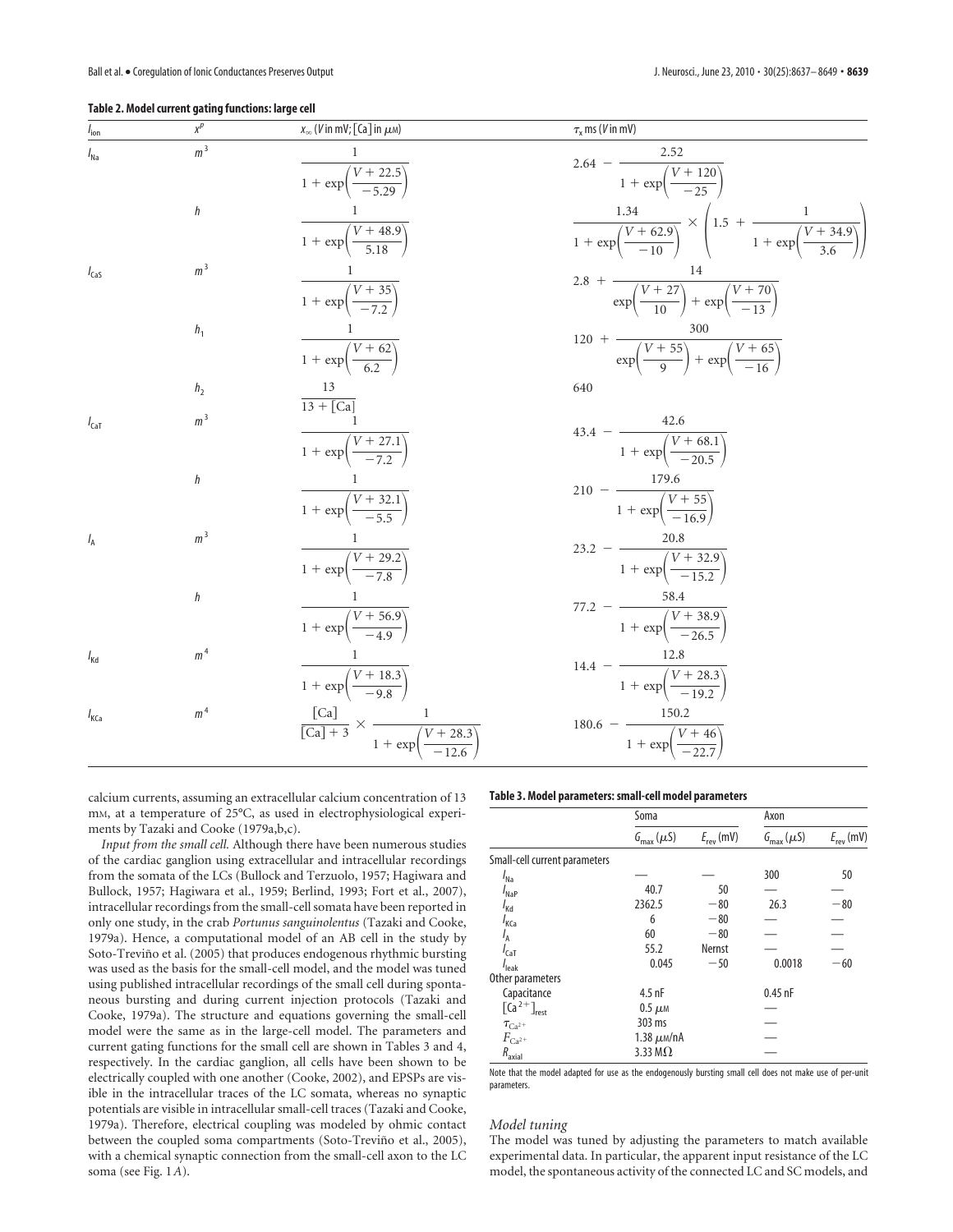|  |  |  |  |  | Table 4. Model current gating functions: small cell |  |
|--|--|--|--|--|-----------------------------------------------------|--|
|--|--|--|--|--|-----------------------------------------------------|--|

| $I_{\text{ion}}$ | $x^p$          | $x_{\infty}$ (V in mV, [Ca] in $\mu$ M)                                                           | $\tau_{\rm x}$ ms (V in mV)                                                                                                    |
|------------------|----------------|---------------------------------------------------------------------------------------------------|--------------------------------------------------------------------------------------------------------------------------------|
| $I_{\text{Na}}$  | m <sup>3</sup> | $1 + \exp\left(\frac{V + 24.7}{5.29}\right)$                                                      | 2.64 - $\frac{2.36}{1 + \exp\left(\frac{V + 120}{-25}\right)}$                                                                 |
|                  | h              | $1 + \exp\left(\frac{V + 48.9}{5.18}\right)$                                                      | $\frac{1.34}{1+\exp\left(\frac{V+62.9}{-10}\right)} \times \left(1.5 + \frac{1}{1+\exp\left(\frac{V+34.9}{3.6}\right)}\right)$ |
| $I_{\text{NaP}}$ | m <sup>3</sup> | $\frac{1 + \exp\left(\frac{V + 26.8}{0.87}\right)}{1 + \exp\left(\frac{V + 26.8}{0.87}\right)}$   | 19.8 - $\frac{160V}{1 + \exp\left(\frac{V + 26.5}{-8.6}\right)}$                                                               |
|                  | h              | $\frac{1 + \exp\left(\frac{V + 48.5}{4.8}\right)}{1 + \exp\left(\frac{V + 48.5}{4.8}\right)}$     | $666 + \frac{379}{1 + \exp\left(\frac{V + 33.6}{-11.7}\right)}$                                                                |
| $I_{\text{CaT}}$ | m <sup>3</sup> | $\frac{1 + \exp\left(\frac{V + 25}{-7.2}\right)}{1 + \exp\left(\frac{V + 25}{-7.2}\right)}$       | $55 - \frac{1}{1 + \exp\left(\frac{V + 58}{-17}\right)}$                                                                       |
|                  | h              | $\frac{1 + \exp\left(\frac{V + 36}{7}\right)}{1 + \exp\left(\frac{V + 36}{7}\right)}$             | $87.5 - \frac{75}{1 + \exp\left(\frac{V + 50}{-16.9}\right)}$                                                                  |
| $I_A$            | m <sup>3</sup> | $\frac{1}{1+\exp\left(\frac{V+27}{-8.7}\right)}$                                                  | $\frac{11.6 - \frac{10.4}{1 + \exp\left(\frac{V + 32.9}{-15.2}\right)}}{1 + \exp\left(\frac{V + 32.9}{-15.2}\right)}$          |
|                  | h              | $\frac{1}{1+\exp\left(\frac{V+56.9}{4.9}\right)}$                                                 | $38.6 - \frac{27.2}{1 + \exp\left(\frac{V + 38.9}{-26.5}\right)}$                                                              |
| $I_{\text{Kd}}$  | m <sup>4</sup> | $\frac{1 + \exp\left(\frac{V + 14.2}{-11.8}\right)}{1 + \exp\left(\frac{V + 14.2}{-11.8}\right)}$ | 7.2 - $\frac{0.4}{1 + \exp\left(\frac{V + 28.3}{-19.2}\right)}$                                                                |
| $I_{\text{KCa}}$ | m <sup>4</sup> | $\frac{\text{[Ca]}}{\text{[Ca]} + 30} \times \frac{1}{1 + \exp\left(\frac{V + 51}{-4}\right)}$    | 90.3 - $\frac{1 + \exp\left(\frac{V + 46}{22.7}\right)}{1 + \exp\left(\frac{V + 46}{22.7}\right)}$                             |

the driver potential of the LC in response to depolarization were examined and compared with recordings from the LCs and small cells of *P. sanguinolentus* (Tazaki and Cooke, 1979b; Berlind, 1982).

Experiments in isolating the LC soma-proximal neurite region in both *P. sanguinolentus* and *Homarus americanus* have shown that the soma and the spike initiation zone of the LC axon can be separated via a ligature, yielding nearly identical results as in experiments with TTX perfusion (Tazaki and Cooke, 1983b). In model simulations, ligature of the axon was reproduced by specifying a very large resistance between the soma and axonal compartments of the LC, and TTX perfusion was simulated by setting the maximal conductance of all sodium currents to zero. Characteristics of driver potentials elicited by depolarization under both sets of conditions in the model were also found to be nearly identical. Since driver potential characteristics of biological LCs have been most often reported in the presence of TTX (Tazaki and Cooke, 1979b), the model driver potential characteristics reported have been elicited with all sodium conductances set to zero.

# **Investigating parameter variations in the LC model that maintain output**

Molecular studies of mRNA expression levels in CG large cells of *Cancer borealis* have revealed a number of correlations of varying strengths among genes that encode for ion channel proteins (Tobin et al., 2009). The molecular data includes information regarding correlations involving *cacophony*, a gene that encodes for a channel that carries an unidentified calcium current. Because the driver potential of the LC relies

heavily on the interplay of calcium and potassium currents in the LC soma (Tazaki and Cooke, 1979a,b,c, 1986, 1990), we are particularly interested in the role of calcium currents in possibly preserving the driver potential. To determine whether coregulation of the ion channels encoded by the genes involved in such correlations could serve to maintain CG driver potentials, we varied the maximal conductances of the currents of the LC model and characterized the resulting changes in the driver potential.

First, we characterized the changes in the driver potential features when each conductance was varied individually, and then in pairs from 0.1 to 5 times their nominal values, with all other maximal conductances at their nominal values. This exploration was then generalized to study whether covariations occur in a biologically constrained population by allowing all maximal conductances of the LC soma model to vary within this same 0.1- to 5-fold range from their nominal values and determining the resulting effect on driver potential characteristics as described below.

## *Measurement of output characteristics*

Tazaki and Cooke (1979b) reported an extensive characterization of driver potentials in *P. sanguinolentis*. In particular, means and SDs for the following characteristics of the driver potential of the LC were reported: (1) duration, (2) peak voltage, (3) afterhyperpolarization (AHP), (4) maximum rates of rise and fall during its upswing and downswing, and (5) resting potential. Two phases of the afterhyperpolarization after a driver potential were reported in *P. sanguinolentis* (Tazaki and Cooke, 1979b); in the model LC, the AHP was not easily distinguishable into two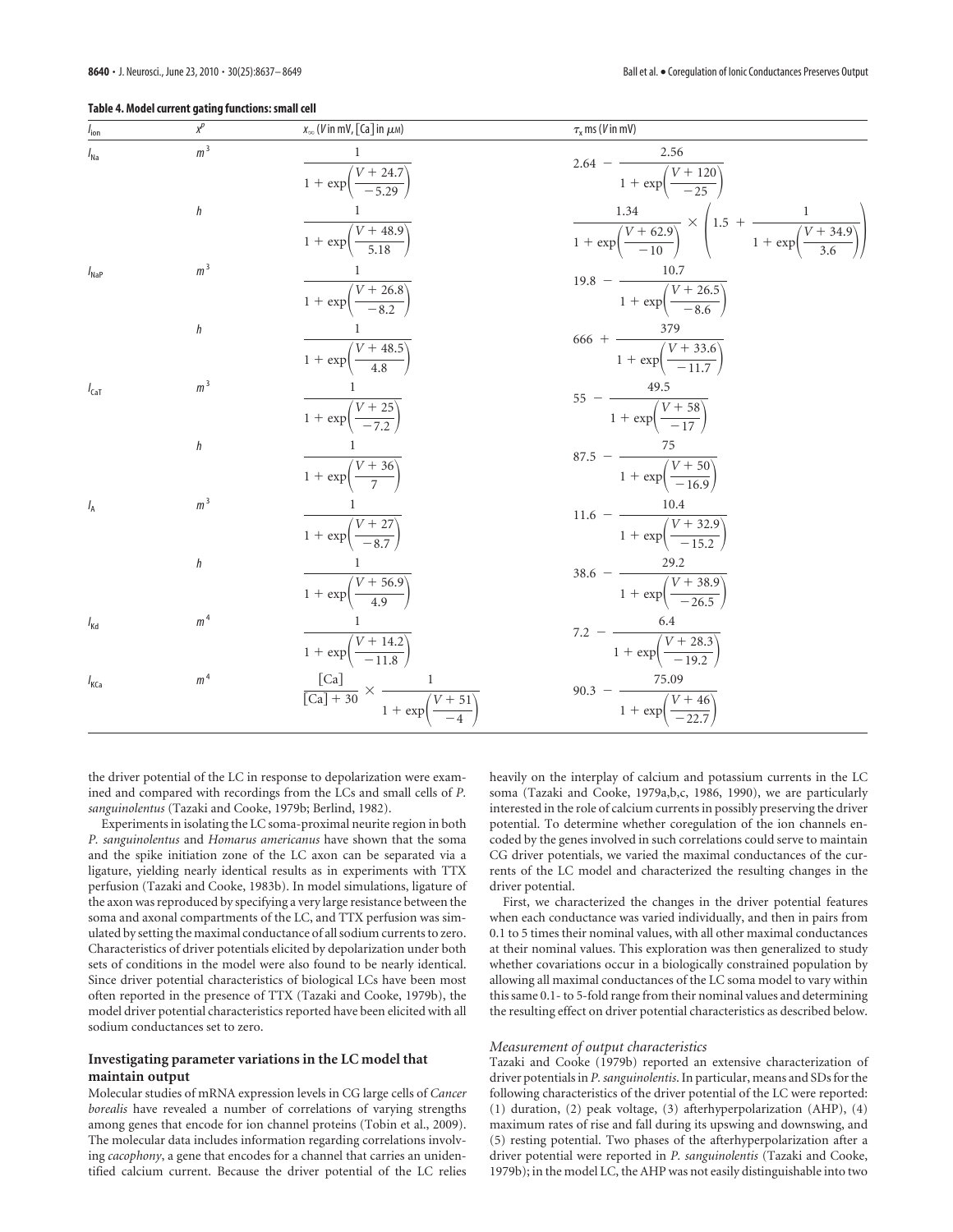**Table 5. Comparison of biological driver potential characteristics with those of the driver potential response in the large-cell model**

|                                                   | Biological LC $(TTX)^d$ | Model LC |
|---------------------------------------------------|-------------------------|----------|
| Resting potential (mV)                            | $-53 \pm 2.5$           | $-53.9$  |
| Driver potentials                                 |                         |          |
| Threshold potential (mV)                          | $-46+7$                 | $-47$    |
| Peak (mV)                                         | $-32 + 3$               | $-31.7$  |
| Max rate of rise (V/s)                            | $0.45 \pm 0.15$         | 0.27     |
| Max rate of fall (V/s)                            | $0.2 \pm 0.12$          | 0.24     |
| Duration (ms)                                     | $250 \pm 50$            | 272      |
| Maximum afterhyperpolarization of afterpotentials |                         |          |
| Slow (mV)                                         | $-55 \pm 2$             |          |
| Fast (mV)                                         | $-58 \pm 3$             | $-58.3$  |

<sup>a</sup>From Tazaki and Cooke (1979b).

separate phases, and so only the initial maximum AHP was considered. The maximum rates of rise and fall, measured during the upswing and downswing of the driver potential, were used to calculate the duration of the driver potential by Tazaki and Cooke (1979b), and we used the same method to calculate duration in the model. In *P. sanguinolentus* LCs, driver potentials are elicited with 20 ms current injections with magnitude larger than 10 nA. Driver potential characteristics were measured in 62 LCs using an unspecified current injection (Tazaki and Cooke, 1979b). Driver potentials were elicited in the model with a 20 nA, 20 ms current injection; however, a larger current pulse (40 nA, 20 ms) was chosen for model experiments because this stimulus strength best produced driver potentials for a large range of the maximal conductance sets used. Although the exact stimulus used to produce the table of driver potential measurements reported by Tazaki and Cooke (1979b) (whose measurements are used for comparison in the present study) is not specified, stimulus durations of 20 ms are used to elicit driver potentials for the majority (8 of 10) of the experiments they describe. Furthermore, they show that individual LCs produce uniform driver potentials in response to varying stimuli. In accordance with these findings, current pulse strengths of this duration ranging from 20 to 50 nA in the model, in addition to pulses of varying strength and duration, did not produce significantly different driver potentials (see Results). Current pulses were injected into the LC soma model after a 5 s period of rest, and the five cited characteristics were measured for the model driver potentials.

#### *Quantification of output preservation*

We used the following approach to quantify how well the driver potential of a model conformed to biologically measured driver potentials. Gaussian distributions were assumed for each of the biological driver potential characteristics shown in Table 5. Using these distributions, a sum of standardized variations was calculated for each cell model using three characteristics of the LC model driver potential (peak, duration, and maximum afterhyperpolarization) for each model cell. These three characteristics were chosen because they most likely affect the rhythm of bursting in the CG as well as the number and frequency of action potentials during bursts. This sum was calculated using the following equation:  $\sum_i (x_i - \mu_i)^2 / \sigma_i^2$ , where  $x_i$  is the value of driver potential feature  $i, \mu_i$  is its *i*</sup>
biological mean value, and  $\sigma_i$  is its biological SD (Tazaki and Cooke, 1979b) (Table 5). In this way, a measure of each model was produced that represented its likelihood of existing in a sample of biological LCs based on their reported driver potential features. Because this sum follows a multivariate normal probability distribution, specifically a  $\chi^2$  distribution, this sum generated for each model cell has been referred in the following as its  $\chi^2$  value.

Such  $\chi^2$  values were computed for driver potentials elicited at all combinations of maximal conductances in the five-dimensional conductance space, using the same set of *X*-fold values, where  $X = \{0.1, 0.25, 0.5, 0.75,$ 1.0, 1.25, 1.5, 1.75, 2.0, 2.5, 3.0, 3.5, 4.0, 4.5, 5.0}, yielding  $15^5 = 759,375$ cell models. This five-dimensional grid of driver potential features was used to better understand the behavior of the LC model when all five maximum conductances of the LC soma were allowed to vary. It was found that, for a large proportion of this set (83%), the resulting LC model produced one of two behaviors that were not consistent with reported biological behavior: (1) Some did not respond to a 20 ms current pulse with a driver potential; for these models, larger current pulses were not usually able to produce a driver potential, likely because of large  $I_{\rm A}$  current, preventing sufficient activation of  $I_{\rm Cas}$  (see Results); (2) other models for which the magnitude of *I*<sub>CaS</sub> was large compared with that of *I*<sup>A</sup> produced repetitive driver potentials even in the absence of current injection. Since both of these cases do not represent biological behavior of LCs, these models (grid points in the five-dimensional space) were omitted from additional consideration.

## *Methodology to capture biological variability in a model*

A single model cannot, by itself, capture the effects of variability in conductances seen naturally in a biological dataset. We wanted to generate a set of model cells that possessed variability that was consistent with that seen in the biological dataset. Ideally, a probabilistic sampling method using observed measurements of neuronal properties would produce a model population that most closely resembles biological variability. Such a method would use a probability distribution function parametrized by the measured characteristics of the biological cells. In the absence of such complete data, we used the best fit of a Gaussian distribution to each driver potential characteristic as specified by its mean and SD. As cited previously, the sum of standardized variations for these characteristics then follows a  $\chi^2$  probability distribution. To this end, we used  $\chi^2$  values, calculated for individual cell models as described above, to constrain model cells based on their driver potential characteristics. This was accomplished as follows: random maximum conductances were selected for each active LC current (using a continuous uniform distribution of within 0.1- to 5-fold range of their nominal values) and simulated. If this model cell generated a driver potential (defined as a depolarization by >10 mV after a 20 ms current pulse), a  $\chi^2$  value for this model cell was calculated using the method cited above. Each cell was retained or discarded according to the corresponding probability of existence predicted for its  $\chi^2$  value from a  $\chi^2$  probability distribution function with 2 df (because three features of LC model driver potentials were considered, and 1 df is lost because of the formulation of the covariance matrix). If a random number generated uniformly between 0 and 1 was less than this probability, this model cell was retained; otherwise, it was discarded. We repeated this process, generating and retaining or discarding cell models using their individual  $\chi^2$  values and corresponding probabilities of survival, until 1000 model cells were retained. Then, coefficients of determination ( $R<sup>2</sup>$  values) were computed for each pair of conductances in the retained population of LC model cells. Such a methodology thus produced a set of model cells with variability in maximal conductances for comparison with the biological dataset.

#### *Outlier analysis*

For the sets of model LCs generated as described above, univariate outlier analyses were performed on values of measured driver potential characteristics by converting their values to standard *z*-scores using  $z = (X - \hat{X})/SD$ , where *X* is the characteristic in question,  $\hat{X}$  is its mean from the model set, and SD is its SD. Values with *z* scores beyond 4 were excluded from reported values. As a result, for the set of 1000 models for which the sum of standard variations was used as a selection device, 6 values were excluded from the maximum rate of rise, 1 value was excluded for the maximum rate of fall, and 5 values were excluded for the resting potential. For the set of 1000 models for which the general sum of variations using the covariance matrix was instead used as a selection device, 13 values were excluded from the maximum rate of rise, 1 value was excluded for the maximum rate of fall, and 4 values were excluded for the resting potential.

# **Results**

#### **Model validation**

## *Resting potential and input resistance*

Using current clamp, Tazaki and Cooke (1979a) measured an input resistance in *P. sanguinolentus* LCs of 2.8  $\pm$  0.8 M $\Omega$  in control LCs, and 3.6  $\pm$  0.9 M $\Omega$  with 0.3  $\mu$ M TTX perfusion. We replicated these experiments in the model, simulating current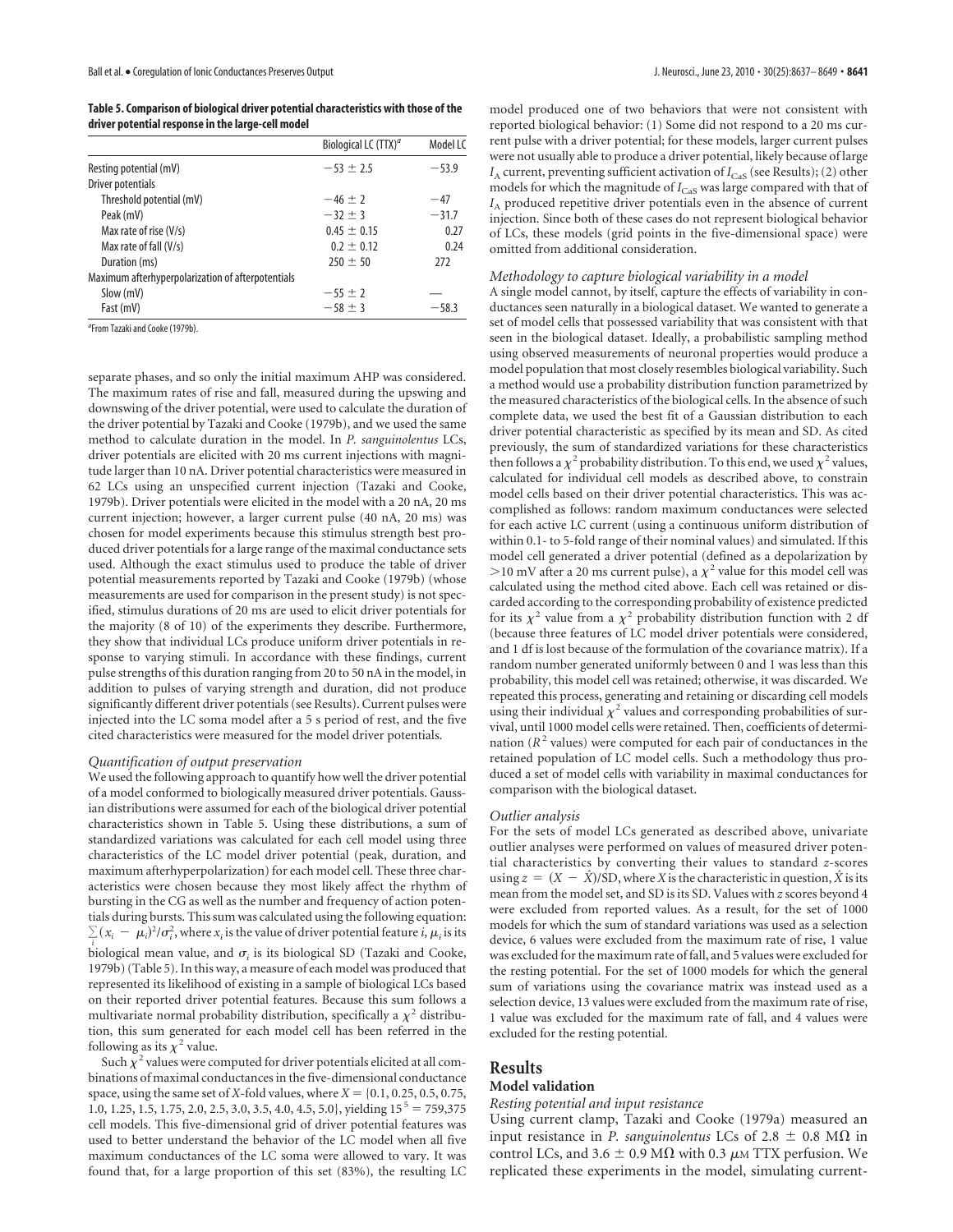clamp steps of varying magnitudes and measuring the membrane potential changes in the isolated somatic compartment model. Choosing a  $g_{\text{leak}}$  of 0.04 uS/cm<sup>2</sup> and  $E_{\text{leak}}$  of  $-55$  mV yielded a linear voltage-versus-current curve with an input resistance (slope) of 2.9 M $\Omega$ . The resulting  $V_{\text{rest}}$  is -53.9 mV (mean in biological data was  $-53 \pm 2.5$  mV) (Tazaki and Cooke, 1979b). The input resistance, as well as the driver potential and other somatically recorded events, likely results from membrane properties encompassing more area than the soma alone. Therefore, the model somatic compartment represents the soma and the regions of the proximal neurites that are electrotonically close to the soma, with a total compartmental surface area of  $8.88 \times 10^{-3}$  cm<sup>2</sup>.

### *Tuning the LC model currents*

Starting with nominal values from the STG database (Prinz et al., 2003), the maximal conductances of LC currents were adjusted to match experimental measurements of LC output as follows: Maximal conductances of  $I_{\text{CaS}}$  and  $I_{\text{CaT}}$  as well as their activation and inactivation functions were tuned to reproduce qualitative features related to driver potential generation (Tazaki and Cooke, 1990). The conductance of  $I_{\text{KCa}}$  was increased to produce appropriate afterburst repolarization (Tazaki and Cooke, 1979b), and the conductance of  $I_A$  was increased to obtain the characteristic initial latency of the driver potential. Some parameters were adjusted [compared with those in the study by Prinz et al. (2003)] to match the experimental traces reported by Tazaki and Cooke (1979a,b,c): the slope of the activation function of  $I_A$  was decreased by 0.9 mV to match the latency to the upswing of the driver potential, the half-activation voltage for the inactivation function of  $I_{\text{Cas}}$  was increased by 2 mV to better reproduce the driver potential threshold of the LC (Tazaki and Cooke, 1979b), and the half-activation voltage for the activation function of  $I_{Kd}$ was increased by 6 mV (and its slope decreased by 2 mV) to match the peak of the driver potential. Finally, an additional inactivation function  $(h_2)$  was implemented with  $I_{\text{Cas}}$  to produce the calcium-dependent inactivation of inward calcium current exhibited by CG LCs (Tazaki and Cooke, 1990). The optimized values for LC model parameters are listed in Table 1, and the activation and inactivation functions for the model currents are given in Table 2.

The network model (Fig. 1*A*) was tuned to reproduce the salient features seen in the biological data (Fig. 1*B*) (from Tazaki and Cooke, 1979a). The combination of EPSPs and electrical coupling between the large and small cells caused a 400 – 600 ms burst of action potentials in the LCs (Cooke, 2002). Figure 1*B* shows that, as in the biological recordings, the small-cell and LC models produced simultaneous bursts of action potentials preceded by small-cell pacemaker potentials. The small-cell model produced approximately as many spikes per burst as its biological counterpart  $(\sim 12)$ . Small-cell model bursting evoked a burst in the LC model that repolarized within 300 –500 ms, at which time current passing from the LC model to the small-cell model through electrical coupling ended the small-cell model burst. Additionally, the model network reproduced (data not shown) the phase advances and delays during bursting that are caused by the injection of depolarizing or hyperpolarizing currents reported by Tazaki and Cooke (1979a).

## *The LC model reproduces biological driver potential response*

When the CG network (large plus small cell) model was simulated under conditions representing TTX perfusion, the LC soma produced driver potentials similar to those seen experimentally (Fig. 2*A*,*B*). Simulating repeated current pulses in the isolated LC



**Figure 1.** *A*, Schematic of the coupled large- and small-cell model. Resistances between soma and axon compartments represent cytoplasmic (axial) resistance, and the resistance between the large- and small-cell somata represents the electrotonic coupling between the two types of cells. EPSPs in the large cell resulting from small-cell action potentials have been implemented with an excitatory chemical synapse linking the small-cell axon to the large-cell soma (filled triangle). *B*, Comparison of biological and model CG bursting for the network model. Top, Spontaneous bursting activity in P. sanguinolentus as reported by Tazaki and Cooke (1979a). Top trace, Intracellular recording of an anterior large cell. Middle trace, Small-cell recording. Bottom trace, Extracellular recording from main trunk of CG showing action potentials from large cells (large spikes) and small cells (shorter spikes). Bottom, Spontaneous bursts generated in the synaptically coupled large- and small-cell models. Top trace, Large-cell soma voltage. Bottom trace, Small-cell soma voltage.

model produced driver potential responses in a pulse strengthdependent manner similar to that encountered in the biological LC (Tazaki and Cooke, 1979b). With a pulse strength of 20 nA, driver potentials were reliably produced with a stimulus frequency as high as 0.5 Hz. This refractory period of driver potential generation is likely related to the slow phase of AHP seen in the LCs of*P. sanguinolentus* as well as to the calcium-dependent inactivation of the inward calcium current (Tazaki and Cooke, 1990), the characteristics of which are not well understood presently.

## **Effects of parameter variations on CG output**

*Currents in the model LC soma during the driver potential* To understand how coregulations of current conductances in the LC could preserve output, we first investigated the activity and contributions of each ionic current in the LC soma to the driver potential shape. During the initial latency to the driver potential, the slow calcium current  $I_{\text{Cas}}$  and the early outward current  $I_A$ were the most prominent currents, opposing one another (Fig. 2*C*). During the later depolarizing phase of the driver potential, all LC soma currents except for  $I_{\text{KCa}}$  activated, and  $I_{\text{CaS}}$  and  $I_{\text{Kd}}$ were the most prominent currents. During the peak of the driver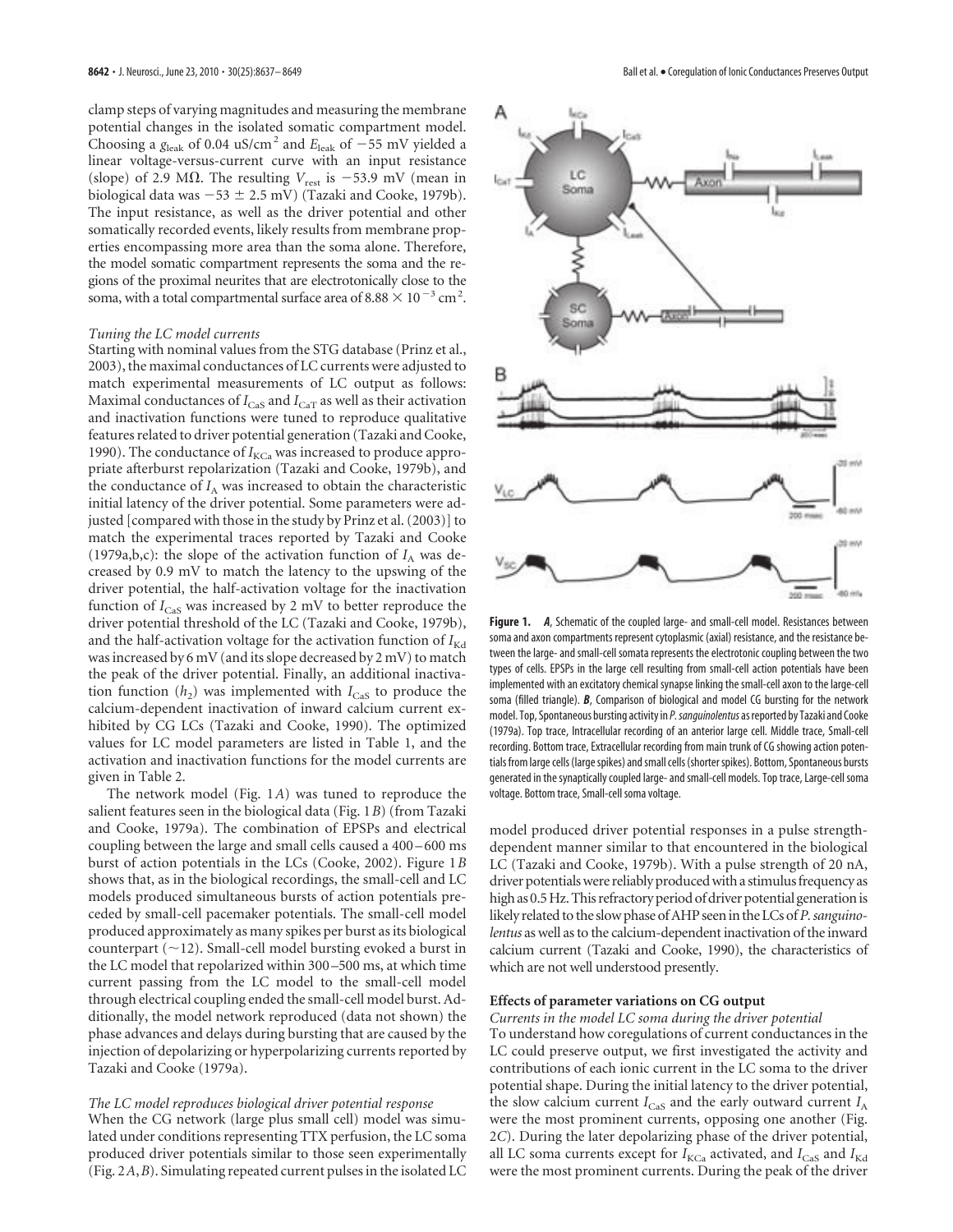

Figure 2. The driver potential response. Comparison of driver potential (p, peak; d, duration; t, threshold; r, line tangent to the maximum rate of rise;  $f$ , line tangent to the maximum rate of fall) and subthreshold responses in an anterior large cell of Portunus (*A*) (Tazaki and Cooke, 1979b) with those in the large-cell model (*B*). Current pulses in the model: DP, 20 nA, 20 ms. Subthreshold, 17 nA, 20 ms. *C*, Currents in the large-cell soma model during a driver potential.

potential,  $I_{\text{CaT}}$  and  $I_A$  began to inactivate before the inactivation of  $I_{\text{Cas}}$  and  $I_{\text{Kd}}$ . Finally,  $I_{\text{KCa}}$  activated and reached its peak during the repolarization of the driver potential and the inactivation of the four remaining currents. To test how varying the maximal conductances of the LC currents affected the driver potential, we elicited driver potentials in cell models with various combinations of maximal conductances by setting the sodium conductance to zero in each case and injecting a 40 nA, 20 ms current pulse into the LC soma compartment. This current amplitude was chosen for its ability to elicit driver potentials in the largest number of conductance combinations, whereas current pulses of this duration with varying amplitudes (Fig. 3*A*) as well those with varying durations and amplitudes (Fig. 3*B*) were found to produce nearly identical driver potentials in a given LC model.

# *Covariation of* G*CaT and* G*Kd preserved driver potential form*

Covarying  $G_{\text{Kd}}$  and  $G_{\text{CaT}}$  in a pairwise manner while all other maximal conductances were held at their nominal values (Table 1) revealed that the overall form of the driver potential was best preserved when they were changed in equal proportion. To investigate how these currents could balance one another to preserve output, we evaluated the peak voltage and duration of the driver potential, two of its primary features, as only  $G_{\text{CaT}}$  and  $G_{\text{Kd}}$ were varied (Fig. 4*A*). Increasing  $G_{\text{Car}}$  alone depolarized the peak of the driver potential and decreased its duration, while increasing  $G_{\text{Kd}}$  alone had the opposite effect on these two measurements.



**Figure 3.** Driver potential form in the canonical large-cell model did not change significantly for different stimulus amplitudes or durations. *A*, Driver potential responses to 20 ms current injections ranging from 20 to 50 nA at 5 nA steps are overlaid with their peak voltages aligned. Longer latencies to the peak voltage correspond to weaker current injections. The trace with the lowest peak and least hyperpolarized afterpotential corresponds to a stimulus of 20 nA, which was just above threshold for a 20 ms current pulse.*B*, Driver potential responses (top) to current pulses (bottom) of varying duration with sufficient amplitudes to evoke full responses. Identical colors have been used for the stimulus and the corresponding membrane potential response.

When these maximal conductances were varied in equal proportions, the duration was preserved, and varied by  $\leq$  7% of its nominal value over a fivefold range of parameter values. The peak voltage, in contrast, was best preserved when  $G_{\rm CaT}$  was varied in a nonlinear relationship to G<sub>Kd</sub>, requiring somewhat larger increases in  $G_{\rm CaT}$  to balance increases of  $G_{\rm Kd}$  to high values; however, varying  $G_{CaT}$  and  $G_{Kd}$  in the same linear manner that preserves the DP duration changed the peak by  $\leq$  20% of its nominal value over the large range. This finding is consistent with the fact that more than two parameters must be varied to preserve two independent characteristics of a model neuron, which is shown clearly by Olypher and Calabrese (2007). Figure 4*B* shows a comparison of generated driver potential responses in the model when  $G_{\text{CaT}}$  and  $G_{\text{Kd}}$  were varied together by onefold, twofold, threefold, fourfold, and fivefold increases in each. The initial latency to the driver potential decreased, but the form of the driver potential was preserved. Figure 4C shows the  $\chi^2$  values for the driver potential (see Materials and Methods) for the  $G_{\rm Kd}$  and *G*CaT adjustments indicated on the *X* and *Y* axes with all other conductances held at their nominal values. Note that a relative *G*CaT–*G*Kd multiplier ratio near 1:1 preserved DP form, as reflected by a diagonal region in the  $G_{\text{CaT}}-G_{\text{Kd}}$  space within which  $\chi^2$  values approach a minimum.

# *Balancing* G*CaS and* G*<sup>A</sup> was required for driver potential generation*

When  $G_\mathrm{A}$  and  $G_\mathrm{Cas}$  were varied (while all other maximal conductances were held to their nominal values) (Table 1) in such a way that they balanced one another, the overall output was preserved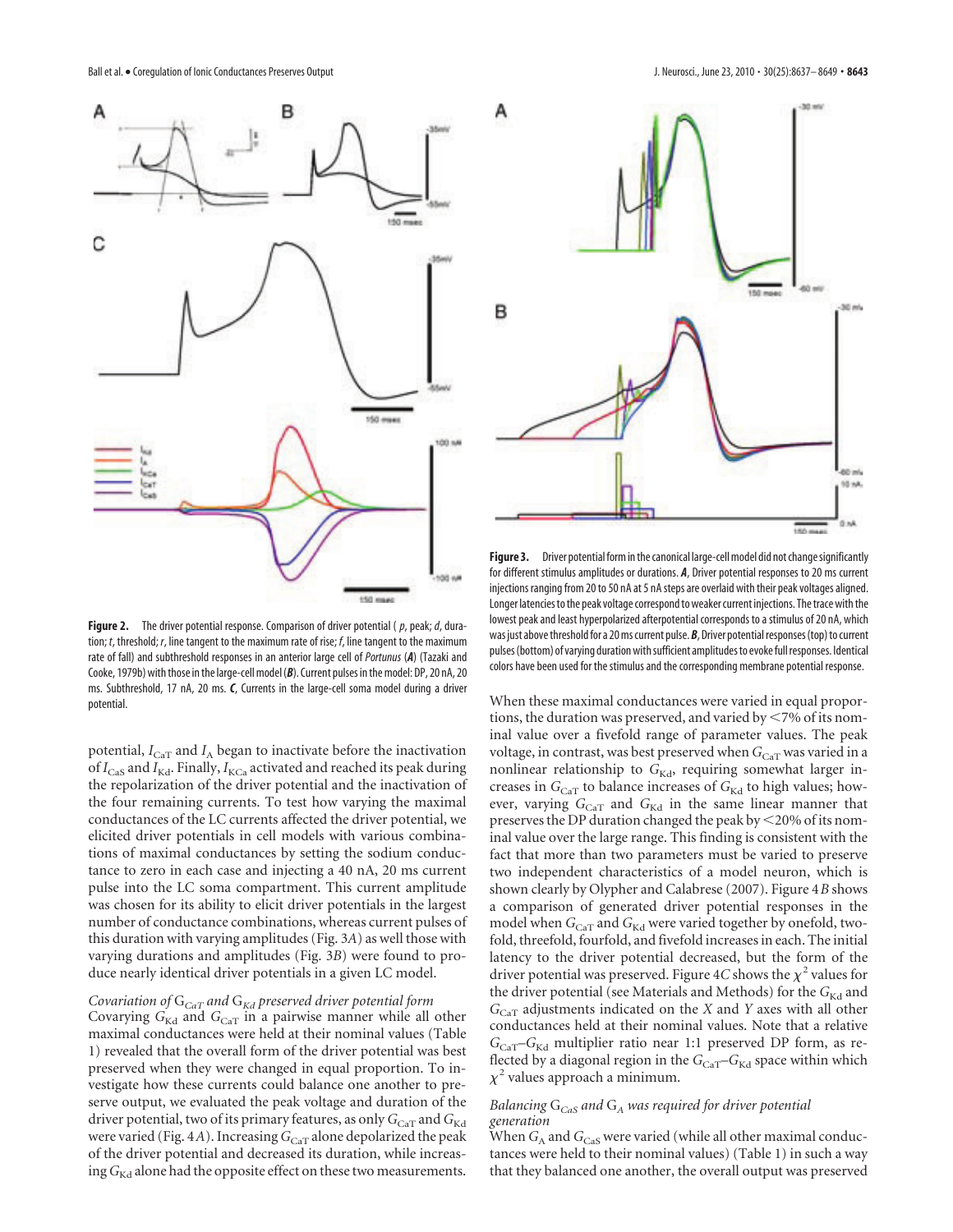(Fig. 5A). However, increasing  $G_A$  without a compensatory increase in G<sub>CaS</sub> prevented the LC soma from generating driver potential responses to a 20 ms current injection (Fig. 5*A–C*,*H*). This limitation resulted from the inward current (primarily  $I_{\text{Cas}}$ ) being insufficient to overcome the outward current (primarily  $I_A$ ) near rest, rather than from a graded opposition to depolarization via current injection (see Materials and Methods). Conversely, increasing *G*<sub>CaS</sub> alone without also increasing  $G_A$  unbalanced the LC currents near rest (primarily *I*<sub>CaS</sub> and *I*<sub>A</sub>), resulting in endogenous, repetitive driver potentials (Fig. 5*E–G*).

# *Effect of other pairwise covariations*

Linear coregulation of any pairs of maximal conductances alone other than  $G_{\text{CaT}}$ –  $G_{\text{Kd}}$  and  $G_{\text{Cas}}$ – $G_{\text{A}}$  (Fig. 5) did not preserve the driver potential features. For all pairwise covariations involving  $G_A$  or  $G_{Cas}$ , other than the two together, it was found that attempts to change a second conductance would not yield a driver potential once it was lost because of an increase to *G*<sup>A</sup> (Fig. 5*B*,*C*,*H*), and could not prevent spontaneous driver potential oscillations that arose because of an increase in  $G_{\text{Cas}}$ (Fig. 5*E–G*). Also, although changes to  $G_{\text{KCa}}$  caused modest shifts in driver potential characteristics (particularly during repolarization, when activation of  $I_{\text{KCa}}$  is partially responsible for setting DP duration and the maximum AHP), these adjustments could not preserve DP form to compensate for changes to either *G*<sub>Kd</sub> or *G*CaT (Fig. 5*D*,*I*).

## *Full variability of maximal conductances in the LC*

To test whether correlations are preserved in a population in which all conductances are allowed to vary fully, we randomly chose model cells and retained or rejected them in a "sample set" by using their  $\chi^2$ values (representing the fitness of the resulting driver potential) calculated from their measured driver potential characteristics (see Materials and Methods). Our rejection sampling technique generated  $\sim$ 12,000 model cells that had a driver potential before 1000 were found to meet the

criteria using our probabilistic sampling method. All cells in the resulting model dataset had driver potentials (20 ms pulse input) with the following characteristics (Table 6): DP duration of 254  $\pm$ 38 ms; DP peak of  $-33.5 \pm 2.0$  mV; maximum AHP of  $-60.3 \pm 0.5$ 2.0 mV; maximum rate of rise of 0.29  $\pm$  0.13 mV/ms; maximum rate of fall of 0.30  $\pm$  0.08 mV/ms; and the rest potential was  $-53.2 \pm 0.9$  mV. Together, these data suggest that the model cells did produce DPs with features similar to that seen in the biological data. A histogram of the  $\chi^2$  values for driver potentials in the sample set of LC models revealed that the distribution of values



**Figure 4.** Variability of the driver potential response among varying maximal conductances for  $I_{\text{CaT}}$  and  $I_{\text{Kd}}$ . A, Percentage change of the driver potential duration (top) and peak voltage (bottom) for changes to  $G_{Kd}$  and  $G_{CaT}$ . The duration and peak are preserved for equal G<sub>CaT</sub> and G<sub>Kd</sub> multiples. **B**, Comparisons of driver potentials in the large-cell model for multiples of G<sub>CaT</sub> and G<sub>Kd</sub> of  $1\times$ ,  $2\times$ ,  $3\times$ ,  $4\times$ , and  $5\times$  with peaks aligned. As the two maximal conductances increase, the onset of the driver potential upswing is advanced, although the form of the driver potential itself is mostly unchanged.  $C$ ,  $\chi^2$  values of driver potential characteristics in the large-cell model for x-fold variations in  $G_{Kd}$  and  $G_{CaT}$  with all other model parameters held to their nominal values. The grayed-out region indicates combinations of conductances for which driver potentials were not produced in response to a 20 ms current injection or else the  $\chi^2$  value was  $>$  100.

conformed well to a  $\chi^2$  probability distribution with 2 df for  $\chi^2$  > 2 (data not shown). However, for  $\chi^2$  < 2, the distribution better resembled a  $\chi^2$  distribution with 3 df. This result possibly reflects characteristics of the underlying model cells; it is possible that, although the maximal conductances were chosen from a uniform range of values, the resulting driver potential characteristics were not uniformly distributed in their  $\chi^2$  values.

Figure 6*A* shows two representative plots of the conductances in the 1000 model LC set in three dimensions:  $G_{\text{KCa}}$  versus  $G_{\text{CaT}}$ and  $G_{\text{Kd}}$ , and  $G_{\text{CaT}}$  versus  $G_{\text{CaS}}$  and  $G_{\text{A}}$ . The conductances of the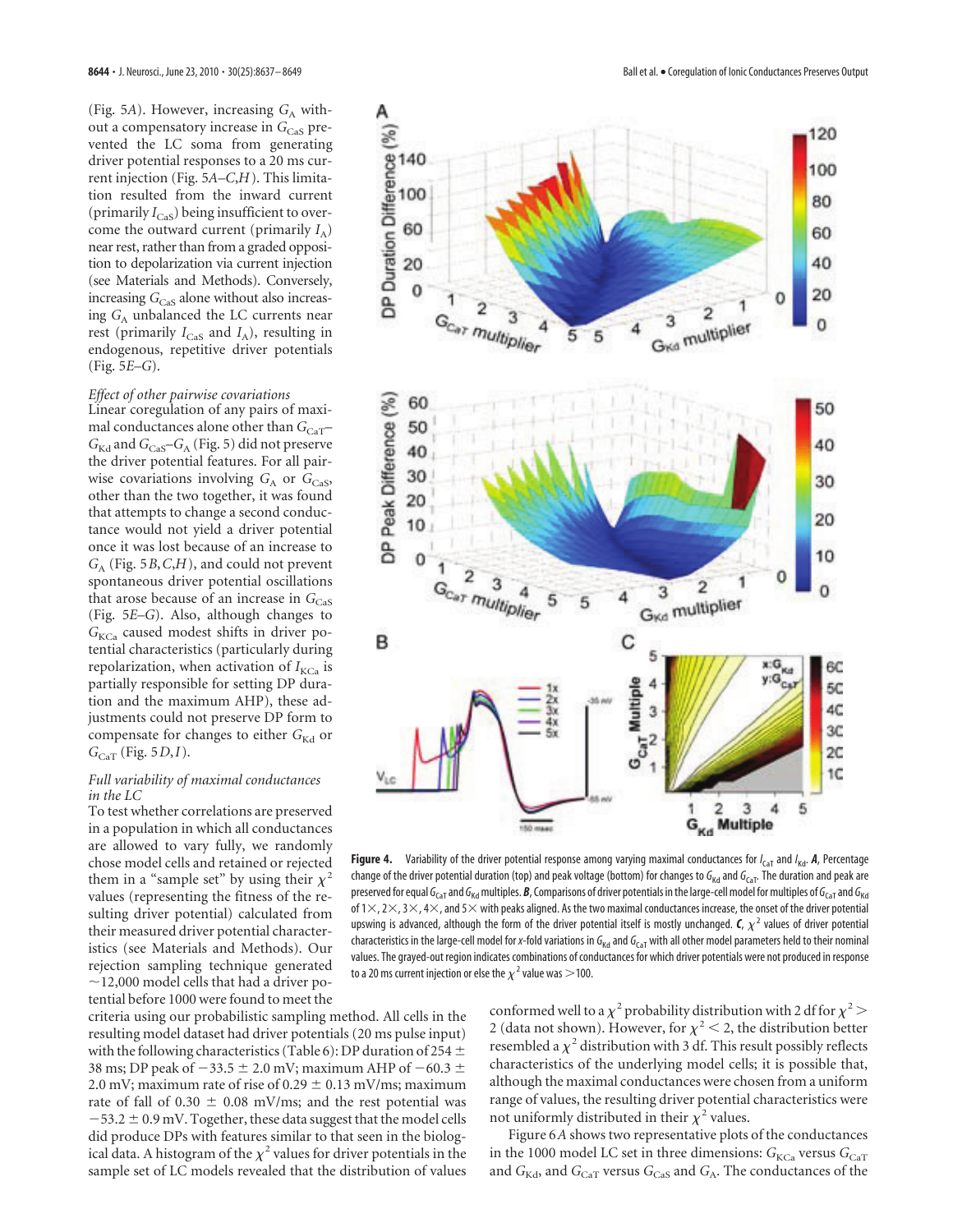

**Figure 5.**  $\chi^2$  values for the driver potential for pairwise x-fold variations of two maximal conductances while all other maximal conductances are held to their nominal values. The grayed areas indicate parameter combinations for which driver potentials were not elicited for a 20 ms, 40 nA pulse, endogenous driver potentials occurred regardless of stimulus strength, or the  $\chi^2$  value was  $>$  100 (for ease of viewing). $A$ , G<sub>CaS</sub> versus G<sub>A</sub>. *B, G<sub>A</sub> versus G<sub>KCa</sub>. C, G<sub>CaT</sub> versus G<sub>A</sub>. <i>D***, G<sub>KGa</sub> versus G<sub>Kd</sub>.**  $\bar{F}$ **, G<sub>CaS</sub> versus G<sub>Kd</sub>.**  $\bar{F}$ **, G<sub>CaS</sub> versus**  $G_{KG}$ . **G**,  $G_{Cas}$  versus  $G_{CaT}$ . **H**,  $G_{Kd}$  versus  $G_A$ . **I**,  $G_{CaT}$  versus  $G_A$ .

LC set agreed qualitatively with the conductance relationship findings in Figure 5. Namely, in models with low values of  $G_{\text{KCa}}$ , lower values of *G*<sub>Kd</sub> (Fig. 5*D*) and higher values of *G*<sub>CaT</sub> (Fig. 5*I*) were required to maintain a  $\chi^2$  value near zero. Figure 6*A*, top, reinforces this idea; models with lower values of  $G_{\text{KCa}}$  possessed lower values of *G*<sub>Kd</sub> and higher values of *G*<sub>CaT</sub>. A similar threeway relationship is suggested in Figure 5: models with relatively high  $G_{\rm{CaT}}$  had higher values of  $G_{\rm{A}}$  (Fig. 5*C*) and lower values of *G*CaS (Fig. 5*G*) to preserve driver potential generation. This is demonstrated in Figure 6*A*, bottom, in which models with higher values of  $G_{\rm CaT}$  possessed higher values of  $G_{\rm A}$  and lower values of *G*CaS. As suggested by Figure 5, *E* and *H*, an opposite effect on values of  $G_\mathrm{A}$  and  $G_\mathrm{Cas}$  was seen with increased  $G_\mathrm{Kd}$ ; however, this effect was not as pronounced (data not shown). Changes to G<sub>KCa</sub> had little apparent effect on values in the *G*<sub>CaS</sub>–*G*<sub>A</sub> plane. Analysis of additional combinations of three conductances revealed relationships among conductances that agreed with those already presented here.

We hypothesized that model cells constrained by reported output data should possess maximal conductance correlations that are consistent with their biological counterparts. Correlations among the maximal conductances of the resulting model cells were quantified using coefficients of determination  $(R<sup>2</sup>)$ . The  $R^2$  values for each pair of maximal conductances in the 1000 cell sample model set are shown in Figure 6*B*. Predominantly, these results are consistent with those found using only pairwise covariations of maximal conductances. A strong correlation between  $G_{\text{Cas}}$  and  $G_{\text{A}}$  was seen consistently ( $R^2 = 0.76$ ). This can be explained by the limiting condition that randomly chosen model cells must produce driver potential responses to a 20 ms current pulse. After the *G*<sub>CaS</sub>-*G*<sub>A</sub> pair, the next largest correlation was that for the  $G_{\text{Kd}}$ – $G_{\text{CaT}}$  pair ( $R^2 = 0.27$ ). This result is again consistent with the pairwise conductance variations presented above; a balance of  $I_{\text{Kd}}$  and  $I_{\text{CaT}}$  preserved driver potential form even when the remaining three maximal conductances were allowed full freedom within the sampled range of values. The maximal conductances for  $I_{\text{Kd}}$  versus  $I_{\text{Car}}$  and  $I_{\text{Cas}}$  versus  $I_{\text{A}}$ for the cells in the model set are shown in Figure 7*A*. These conductances, as well as the correlations shown in Figure 6*B*, reveal that  $G_{\text{CaT}}$  and  $G_{\text{Kd}}$  need not correlate as strongly as was necessary for *G*<sub>CaS</sub> and  $G_A$  to preserve the driver potential. However, the maximal conductances shown in Figure 6*A* indicate that, for differing values of  $G_{\text{KCa}}$ , different ratios of  $G_{\text{CaT}}$  to  $G_{\text{Kd}}$ were required for driver potential preservation. When *G*<sub>KCa</sub> was allowed to vary, a relatively weak correlation between  $G_{\text{CaT}}$ and *G*<sub>Kd</sub> was evident, as in Figure 7A. However, when subsets of the 1000 model set were analyzed by tighter constraints on variations in  $G_{\text{KCa}}$  (e.g., multipliers between a lower and upper bound), the *R* 2 value for  $G_{\text{CaT}}$  and  $G_{\text{Kd}}$  increased, becoming as high as 0.7 for  $G_{\text{KCa}}$  values between

four and five times its nominal value. In contrast, the boundaries for  $G_{\mathrm{Cas}}$  and  $G_{\mathrm{A}}$  that were required for driver potential generation showed little variation with other conductances, and as a result, a high  $R^2$  value was present for  $G_{\text{Cas}}$  and  $G_A$  in the entire 1000 model LC set. For no other maximal conductance pairs were *R* 2 values found  $>0.1$ .

## *Manipulation of output distributions used for model selection*

To test how the variability in the features used to filter model cell selection affects the relationships between maximal conductances in the resulting population, we explored a hypothetical scenario in which the features of the driver potential are more tightly constrained than indicated by Tazaki and Cooke (1979b) (i.e., that driver potential features deviate less from their averages). To simulate these conditions, two such scenarios were explored: the SDs for driver potential features were divided by factors of 2 and then 3. These changes increased the  $\chi^2$  values for driver potentials in all model cells, decreasing the relative probabilities of survival for cell models with already large  $\chi^2$  values. In these situations,  $R^2$  values for most pairs of maximal conductances increased somewhat, but most notably for  $G_{CAT}$  versus  $G_{Kd}$  $(R^{2} = 0.46$  and  $R^{2} = 0.52$  with all SDs divided by 2 and 3, respectively). This result is consistent with Figure 4; imposing a requirement of less variability on driver potential form necessitated a tighter ratio between  $G_{\text{CaT}}$  and  $G_{\text{Kd}}$ . Additionally, a nega-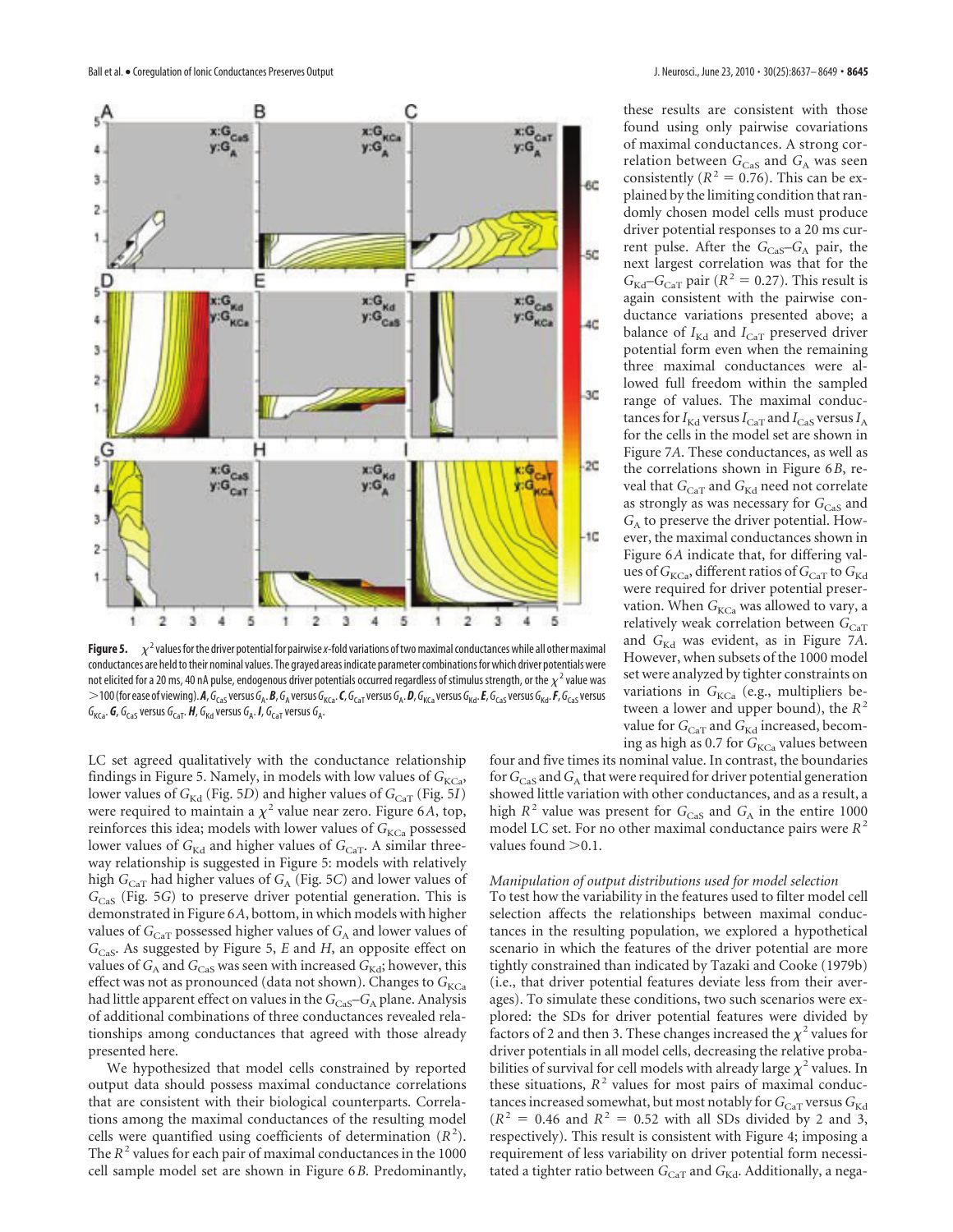Table 6. Measurements of LC driver potential features used for calculating  $\chi^2$ **values and for retaining or discarding model cells**@**biological set; data taken from** Tazaki and Cooke (1979b)<sup>|</sup> and those determined from a sampled population of **1000 model cells (model set)**

| DP feature                         | <b>Biological set</b> | Model set       |
|------------------------------------|-----------------------|-----------------|
| Duration (ms)                      | $250 \pm 50$          | $254 \pm 38$    |
| Peak (mV)                          | $-32 \pm 3.0$         | $-33.5 \pm 2.0$ |
| AHP (mV)                           | $-58 \pm 3.0$         | $-60.3 \pm 2.0$ |
| Maximum rate of rise $(mV/ms)^d$   | $0.45 \pm 0.15$       | $0.29 \pm 0.13$ |
| Maximum rate of fall $(mV/ms)^{a}$ | $0.20 \pm 0.12$       | $0.30 \pm 0.08$ |
| Resting potential $(mV)^a$         | $-53 \pm 2.5$         | $-53.2 \pm 0.9$ |

<sup>a</sup>Note that these features of the LC soma were not used to constrain model cells.



**Figure 6.** Maximal conductance relationships in a population of randomly generated largecell models constrained by  $\chi^2$  values representing the model output. A, Distribution of model cells in two representative three-dimensional plots:  $G_{KG}$ ,  $G_{CaT}$ , and  $G_{Kd}$  (top), and  $G_{CaT}$ ,  $G_{CaS}$ , and  $\mathit{G}_{\text{A}}$  (bottom). The axes represent conductance values as multiples of those in the nominal model (Table 1). **B**, Coefficients of determination ( $R^2$  values) for conductance pairs in the model set.  $\mathit{G}_{\mathsf{Cas}}\!\!-\!\mathit{G}_{\mathsf{A}}$  boundaries for driver potential generation persisted throughout the model set. In all models,  $G_{KG}$  values partly determined the required balance of  $G_{CaT}$  and  $G_{KG}$  for driver potential preservation.



**Figure 7.** Relative maximal conductances (represented as a multiplier of the values in the nominal model) in a population of randomly generated large-cell models constrained by  $\chi^2$ values representing the model output. *A*, Relative conductance values in a population chosen for biologically realistic output variances.*B*, Relative conductance values in a population chosen with one-third the biologically realistic SDs to simulate more stringent constraints on driver potential features. Model large cells generated using stricter requirements for driver potential form possess lower maximal conductances for / $_{\sf{cas}}$  and / $_{\sf A}$  but possess values of  $G_{\sf Kd}$  and  $G_{\sf{CAT}}$  that converge to a linear region of the two-dimensional space.

tive correlation emerged between  $G_{\text{CaT}}$  and  $G_{\text{KCa}}$  ( $R^2 = 0.22$  and then 0.32) as well as a small positive correlation between  $G_{CaT}$  and  $G_A$  ( $R^2 = 0.17$  and then 0.21). These correlations are consistent with the regions in the  $G_{\rm CaT}$ – $G_{\rm KCa}$  and  $G_{\rm CaT}$ – $G_{\rm A}$  planes that contain low  $\chi^2$  values (Fig. 5*C*,*I*). However, the correlation between  $G_{\text{Cas}}$  and  $G_{\text{A}}$  actually decreased ( $R^2 = 0.57$  and then 0.43). The maximal conductances for  $I_{\text{CaT}}$  versus  $I_{\text{Kd}}$  and  $I_{\text{CaS}}$  versus  $I_{\text{A}}$  in model cells constrained with SDs divided by 3 are shown in Figure 7*B*. Decreasing driver potential variability caused the range of maximal conductances of sampled model cells to become further constrained toward regions of the five-dimensional parameter space for which the  $\chi^2$  values (representing a measure of divergence from mean driver potential characteristics) were very low. In the case of  $I_{\text{CaT}}$  versus  $I_{\text{Kd}}$ , the maximal conductances of model cells were limited to a linear region, whereas for *I*<sub>CaS</sub> and *I*<sub>A</sub>, the conductances were lower without preserving such a strict linear relationship. A tight balance between  $G_{\text{Cas}}$  and  $G_{\text{A}}$  was required for driver potential generation, although the tighter constraints on specific driver potential features caused the desirable model candidates to cluster within a small region of values in the  $G<sub>Cas</sub>-G<sub>A</sub>$  plane. In this way, it is clear how imposing tighter constraints on driver potential form tends to better highlight correlations that serve to preserve the driver potential (e.g., G<sub>CaT</sub> vs  $G_{\text{Kd}}$ ) and deemphasize others (e.g.,  $G_{\text{Cas}}$  vs  $G_{\text{A}}$ ).

This selection method does not account for the possibility that individual driver potential features are not independent of one another, a possibility that can typically be investigated if the full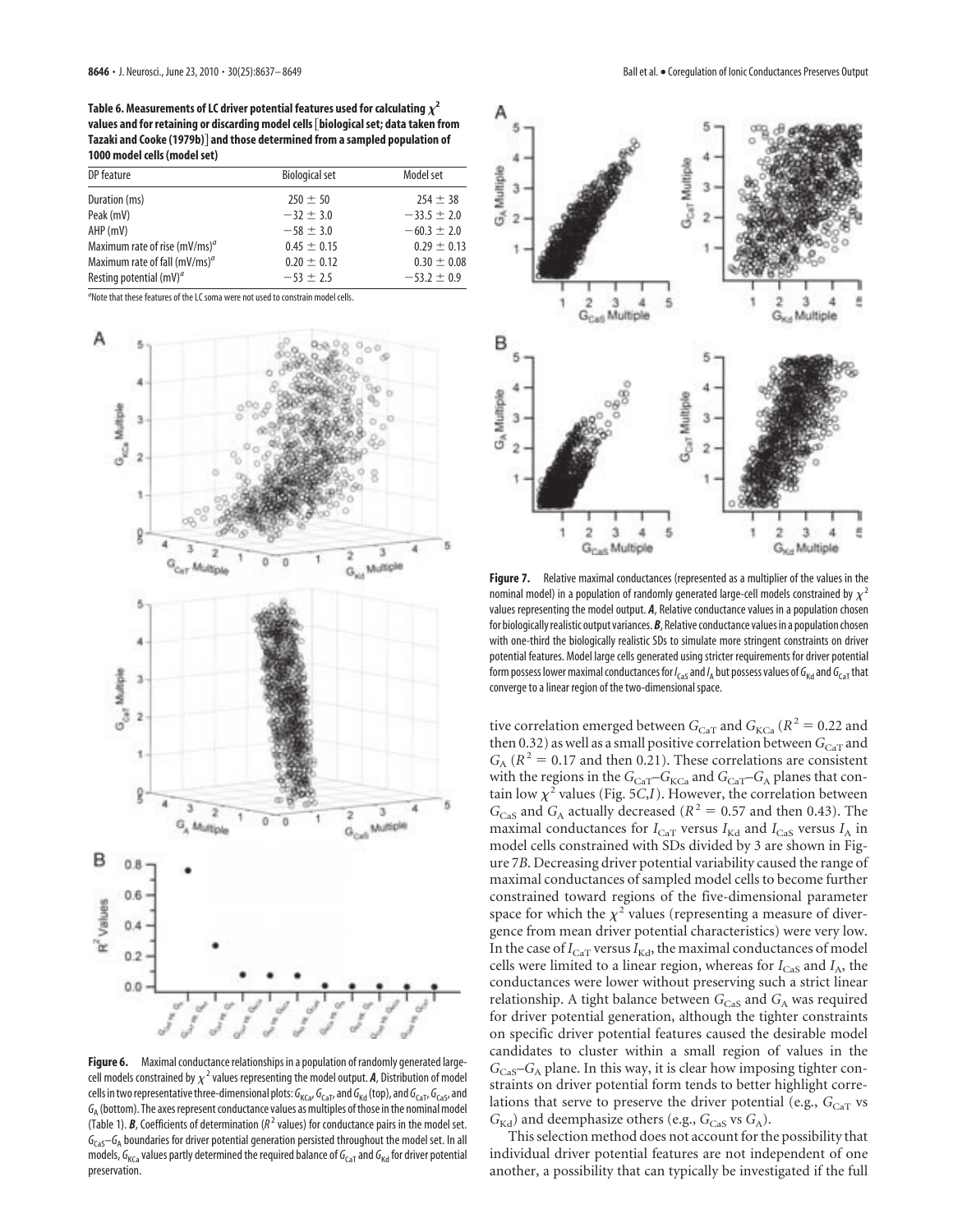biological data set were available. For instance, parameter variations in the LC model suggested that the likelihood of a driver potential having a short duration would be greater if its peak is high. In an attempt to accommodate for such dependencies of the output features, we selected a new set of models using feature dependence as part of the model selection criteria. To do so, we used the more general sum of variations  $(\bar{X} - \bar{\mu})^T \bar{S}^{-1} (\bar{X} - \bar{\mu})$ for the multivariate normal distribution, where  $\bar{X}$  and  $\bar{\mu}$  are the vectors of driver potential features and their mean values, and *S* is their covariance matrix, whose diagonal elements are the variances of the individual driver potential features (Wasserman, 2004). To estimate the off-diagonal elements of  $\bar{S}$ , covariances were calculated using driver potentials from the original set of 1000 model cells (for this population,  $\bar{S} = [1569.7, -24.9, 49.1;$  $-24.9, 4.7, -1; 49.1, -1, 4.0$   $\times$  10<sup>-6</sup>). Then, using this general  $\chi^2$  value calculation, a second set of 1000 model LCs was generated using the same sampling method. Interestingly, this second model set possessed driver potential characteristics very close to the first model set: duration,  $251 \pm 35$  ms; peak,  $-33.0 \pm 1.8$  mV; AHP,  $-59.4 \pm 1.7$  mV; rate of rise, 0.33  $\pm$  0.16 mV/ms; rate of fall,  $0.28 \pm 0.08$  mV/ms; resting potential,  $-53.3 \pm 1.0$  mV. The maximal conductance correlations measured from this set of model cells were also similar:  $R^2 = 0.55$  for  $G_{\text{Cas}}$  versus  $G_A$ ,  $R^2 =$ 0.30 for  $G_{\text{CaT}}$  versus  $G_{\text{Kd}}$ , and all other values <0.1. Also, similar to the case discussed above, the effect of reduced variability in driver potential features (by modifying *S*) can be investigated by reducing the elements of  $\overline{S}$  appropriately. These results are similar to those obtained with the first model set indicating that including the interdependence of output features suggested by the LC models does not significantly change our findings. Tazaki and Cooke (1979b) report only the means and variances of their biological dataset. If all the data are available, the covariance matrix can be generated using the entire set of biological driver potential characteristics. Alternatively, a probability distribution function can be empirically determined from these data, to avoid having to assume that the data follow a multivariate normal distribution.

# *Features of the multidimensional parameter space*

Our analysis of the dependence of  $\chi^2$  values on conductances considered two-dimensional versions of the multidimensional conductance space as shown in Figures 4*C* and 5. The plots show that with stricter constraints on allowable  $\chi^2$  values (i.e., lower SD values), the shapes of the permissible spaces for conductances changes differently for different pairs of conductances, providing insights into the underlying mechanisms as we describe below.

If the ranges for the conductances are tightly constrained (around the nominal model) (i.e., if a relatively smaller parameter space is selected), then correlations among conductances might not be evident. For instance, if the conductance space of  $G_{\text{Kd}}$  and  $G_{\text{CaT}}$  (around the nominal model), from which the 1000 cell model population is sampled, is reduced by 50% (i.e., a range of 0.5- to 2-fold the nominal values), then the correlation between the parameters drops from 0.27 to 0.04. Similarly, reducing the sampled conductance ranges for both  $G_A$  and  $G_{\text{Cas}}$  by 50% resulted in the correlation between the parameters dropping from 0.76 to 0.51. These results suggest that correlations among parameters, if they exist, will be evident only if the parameter space studied has sufficiently large ranges.

If, however, the features of the driver potential were more tightly constrained [e.g., by selecting smaller SDs for the output features (see above)], some correlations become stronger and others weaker. For instance, reducing the SD of the driver potential by a factor of 3 in sampled model LCs resulted in a lower

correlation between  $G_{\text{Cas}}$  and  $G_{\text{A}}$  (0.43, as opposed to 0.76). This result seems counterintuitive, given that a balance between these two conductances is required in the model for driver potential generation. But Figure 5*A* suggests that this may be a consequence of the change in shape of the "permissible  $\chi^{2}$ " space in the  $\tilde{G}_{\text{Cas}}$ – $G_{\text{A}}$  plane; a functional correlation is seen when  $\chi^2$  is loosely constrained (yellow space), but not when it is more tightly constrained (white space). However, with the same stricter constraint on output features, the correlation between  $G_{\text{Kd}}$  and  $G_{\text{CaT}}$ increased, from  $R^2 = 0.27$  to 0.52. This is consistent with the change in the shape of the permissible  $\chi^2$  when covarying these conductances. As shown in Figure 4*C*, when model cells are constrained by increasingly stringent sampling (low  $\chi^2$ , white space), the shape of the permissible  $\chi^2$  space reveals a sharpened correlation. This difference highlights the roles of these two pairs of currents as suggested by the model;  $I_{\text{Cas}}$  and  $I_{\text{A}}$  can preserve driver potential generation but not its form, and so do not correlate strongly under tight constraints based on DP form; however, the effects of  $I_{\text{CaT}}$  and  $I_{\text{Kd}}$  are negligible around rest but need to balance one another to preserve driver potential form. This suggests that the geometrical shape of these permissible regions can provide information about correlations among the corresponding conductances.

## **Discussion**

We constructed a biologically realistic computational model of the crustacean CG consisting of a large and small cell pair to test the hypothesis that coregulation of maximal conductances in the LC soma could preserve its driver potential. The present investigation was inspired by a molecular study of the CG of *C. borealis* in which mRNA transcripts of LCs that encode for ion channel proteins were measured, revealing correlations between transcript numbers for many genes (Tobin et al., 2009). The CG network model was developed from biological CG data, especially the comprehensive studies performed by Tazaki and Cooke (Tazaki, 1971; Tazaki and Cooke, 1979a,b,c, 1983a,b, 1986, 1990; Cooke, 2002), and this model reproduced many features of the CG output, in particular the driver potential response of the LC, spontaneous bursting of the synaptically coupled large and small cells, and various essential features of both types of output. In addition to thoroughly characterizing the contribution of each ionic current to the properties of the driver potential, we varied the maximal conductances of the ionic currents in the LC soma and investigated relationships between the maximal conductances that preserved the form of the LC driver potential. We then investigated how constraining maximal conductances of the model using reported information about the output of LCs (Tazaki and Cooke, 1979b) revealed required covariations between maximal conductances in the LC model.

# *I***CaS and** *I***<sup>A</sup> are correlated for driver potential generation**

A balance of the maximal conductances of  $I_{\text{Cas}}$  and  $I_A$  was required for the model to produce nonendogenous driver potentials in response to a short, strong current injection. A strong relationship between  $I_{\text{Cas}}$  and  $I_A$  is evident both from the  $\chi^2$ values when these two conductances were covaried in a model (Fig. 5*A*) and from the pairwise correlation found in the population of randomly chosen models that were constrained by LC output (Fig. 6). This relationship was not disturbed by variations in other maximal LC conductances. However, in a population of models chosen with more tight constraints on output, the correlation between G<sub>CaS</sub> and G<sub>A</sub> decreased. In a study of a lateral pyloric (LP) STG neuron model (Taylor et al., 2009), a boundary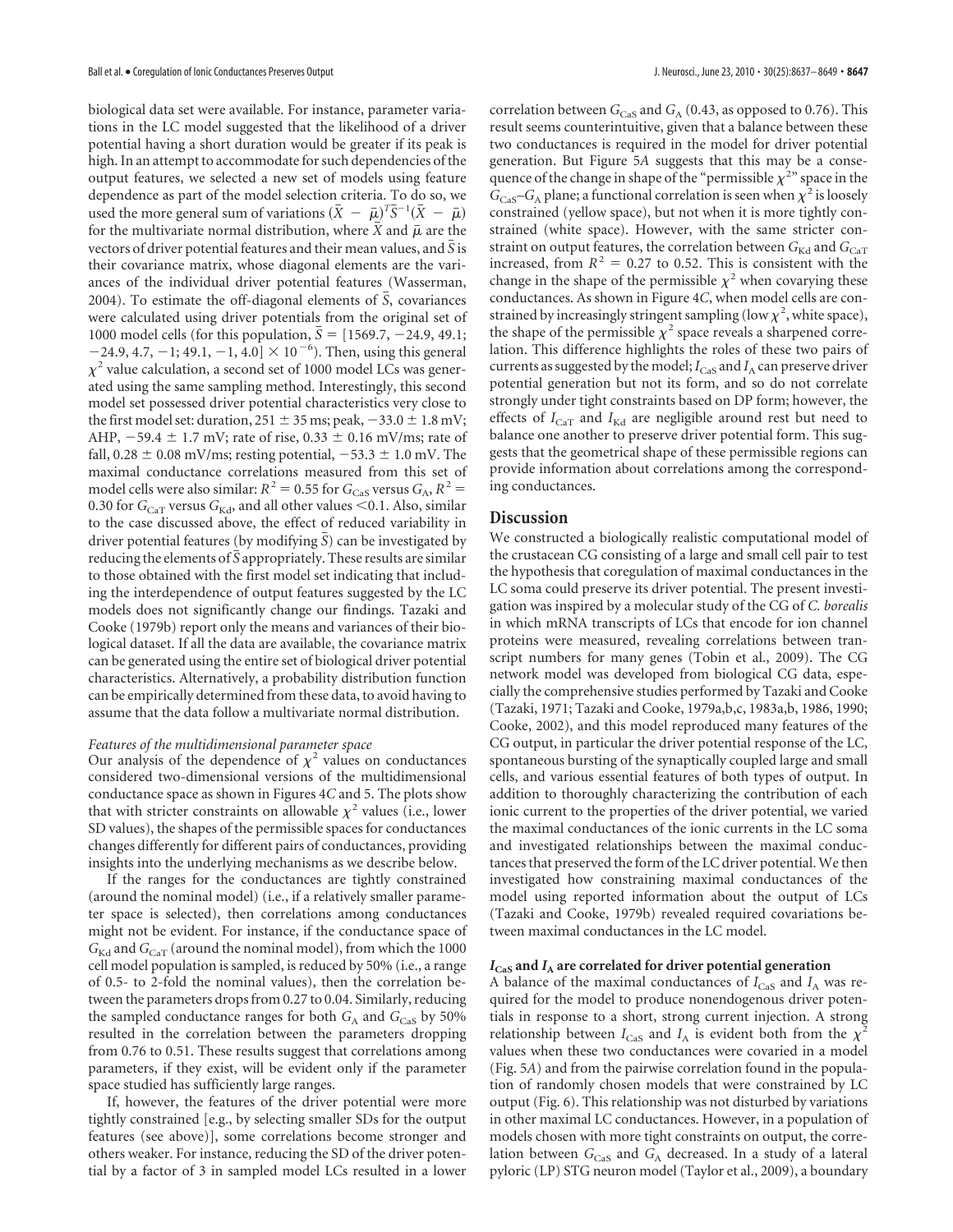determined by maximal conductances of both  $I_{\rm Ca}$  and  $I_{\rm A}$  appears to restrict the ability of the model to produce acceptable LP-like behavior, although a strong correlation between these two parameters may not be necessary. Thus, the model results predict that the maximal conductances of  $I_{\text{Cas}}$  and  $I_A$  must balance via linear coregulation to preserve the generation of driver potentials in LCs, although a tight coregulation among them does not appear to be necessary.

# $I_{\text{CaT}}$  and  $I_{\text{Kd}}$  coregulate to preserve the driver potential

As indicated by mRNA data, levels of *shab*, a gene that encodes for  $I_{\text{Kd}}$  channels, are strongly correlated ( $R^2 = 0.83$ ) to levels of *cacophony*, a gene that encodes for a channel that carries a calcium current with unknown properties (Tobin et al., 2009). We used the LC model to explore relationships between  $I_{\text{Kd}}$  and calcium currents that preserve electrical output. The model demonstrates how balancing the maximal conductances of  $I_{\text{CaT}}$  and  $I_{\text{Kd}}$  would maintain driver potential characteristics. Individually varying *G*<sub>CaT</sub> and *G*<sub>Kd</sub> produced opposing actions on the driver potential peak and width. Covarying these conductances preserved the driver potential form (Fig. 4). In a population of models chosen to match biological means and variability in driver potential characteristics, levels of  $G_{\text{CaT}}$  and  $G_{\text{Kd}}$  were correlated. This relationship persisted despite variations in other maximal LC conductances; however, variations to G<sub>KCa</sub> caused the required ratio of  $G_{CAT}$  to  $G_{Kd}$  to shift, causing a lower overall correlation between these two parameters when the conductances of all 1000 random models were considered. Furthermore, when more stringent requirements for driver potential form were imposed on the population of models, the correlation between these two maximal conductances increased. Such findings demonstrate that  $G_{CAT}$  and  $G_{Kd}$  can functionally balance to preserve driver potential output and they predict that, if driver potential features are tightly constrained in *C. borealis* using this set of ionic currents, a strong correlation should emerge for the relative abundances of channels carrying  $I_{\text{CaT}}$  and  $I_{\text{Kd}}$ . Thus, in addition to the prediction that  $G_{\text{CaT}}$  and  $G_{\text{Kd}}$  coregulate to preserve driver potential form, the model also suggests that the cacophony gene in LCs encodes channels that carry an  $I_{\text{CaT}}$ -like current.

It is possible that a single-channel type with complex kinetics could account for both *I*<sub>CaS</sub> and *I*<sub>CaT</sub> in this system. However, our data demonstrate that these two currents have distinct and independent influences on the driver potential. Furthermore, randomly generated models constrained by LC output produced a relatively weak negative correlation between *G*<sub>CaS</sub> and *G*<sub>CaT</sub>. These data are therefore consistent with the idea of independent sources of *I*<sub>CaT</sub> and *I*<sub>CaS</sub> type conductances. If *cacophony* does indeed encode for channels carrying both  $I_{\text{CaS}}$  and  $I_{\text{CaT}}$ , a balance between these two currents may exist through a secondary mechanism to regulate cell output such as splice variants or posttranslational modification.

Similar forms of compensation among ionic conductances that stabilize output have been reported in biological experiments. For example, cultured *Drosophila* neurons that lack significant levels of  $I_{\text{Ca}}$  undergo a homeostatic decrease in  $I_{\text{KCa}}$  and a subsequent increase in  $I_A$  thought to stabilize output (Peng and Wu, 2007). Additionally, STG neurons of the spiny lobster undergo compensatory upregulation of  $I_H$  when levels of an opposing A-type current are artificially upregulated (MacLean et al., 2003, 2005). However, modeling-based approaches have suggested that such correlated conductances can maintain functionally relevant output, but are not necessary. For example, our first approach is similar to that of MacLean et al. (2005), who used a conductance-based model with systematic covarying of conductances, to indicate that increasing  $I_A$  or  $I_H$  singly changes the output of bursting cells, but increasing them together maintains target neuronal activity. Conversely, our second approach is similar to that of Taylor et al. (2009), who created a population of model neurons that encompasses variability akin to a biological population, to suggest that such correlations among conductances are not necessary to generate conserved functional output. By combining these two approaches in the same study, we obtained results consistent between the two methods, namely that correlated conductances maintain driver potential features in large cells. Our bilateral approach is strongly suggestive that correlations measured in ion channel mRNA, particularly that of *cacophony–shab* ( $I_{Ca}$  and  $I_{Kd}$ ), (Tobin et al., 2009), exist because they are functionally relevant in this system.

### **Conclusions**

Biophysical models of neurons and neuronal networks developed using biological data typically capture nominal behavior. More recently, it has become clear that production of a given neuronal output via a single, canonical set of underlying properties (a population mean per se) may be less reflective of true biological populations (for a review of this idea, see Marder et al., 2007). Motivated by this emerging concept, if a specific output of a model is of interest, it is pertinent to ask the question, "Would another set of model parameters yield the same output?" The model developed in the present study, for instance, was motivated by such a question, "In the presence of the large variability in mRNA expression for CG cells, are there multiple maximal conductance sets that might provide the same driver potential, and if so, what relationships govern such sets?" As cited in Materials and Methods, we adapt an approach reminiscent of "rejection sampling" (Robert and Casella, 2004) in a novel approach to sample the multidimensional parameter space and develop metrics to quantify the driver potential features. In short, a canonical model was developed to match existing biological data. Random values were selected for parameters whose impact on model behavior was to be examined (in this case, the effect of maximal conductances on LC driver potential). Models were generated from the random parameter sets and the model outputs were characterized for key outputs (in this case, peak voltage, duration, and maximum AHP of the driver potential) using a sum of standardized variations. Models were retained or discarded using an assumed probability distribution function (in this case, a  $\chi^2$  distribution with 2 df) until the desired sample size was obtained (in this case, 1000 cell models). The primary result of our method is the production of a randomly sampled set of model cells constrained by a biologically measured distribution of output data. In this way, cell models possessing output considered to be an outlier in biological distributions will also be outliers in the sample model set. Although the resulting model cells in the present study were used to quantify correlation coefficients between different pairs of maximal conductances, the model sets could have been investigated to evaluate other biological features such as action potential height, width, firing rates, slow-wave amplitudes, and burst periods. By allowing full variability of the model conductances, but constraining the population based on biologically accurate variability in output, we were able to assess how pairwise correlations could emerge in the face of more realistic biological variability (Marder et al., 2007).